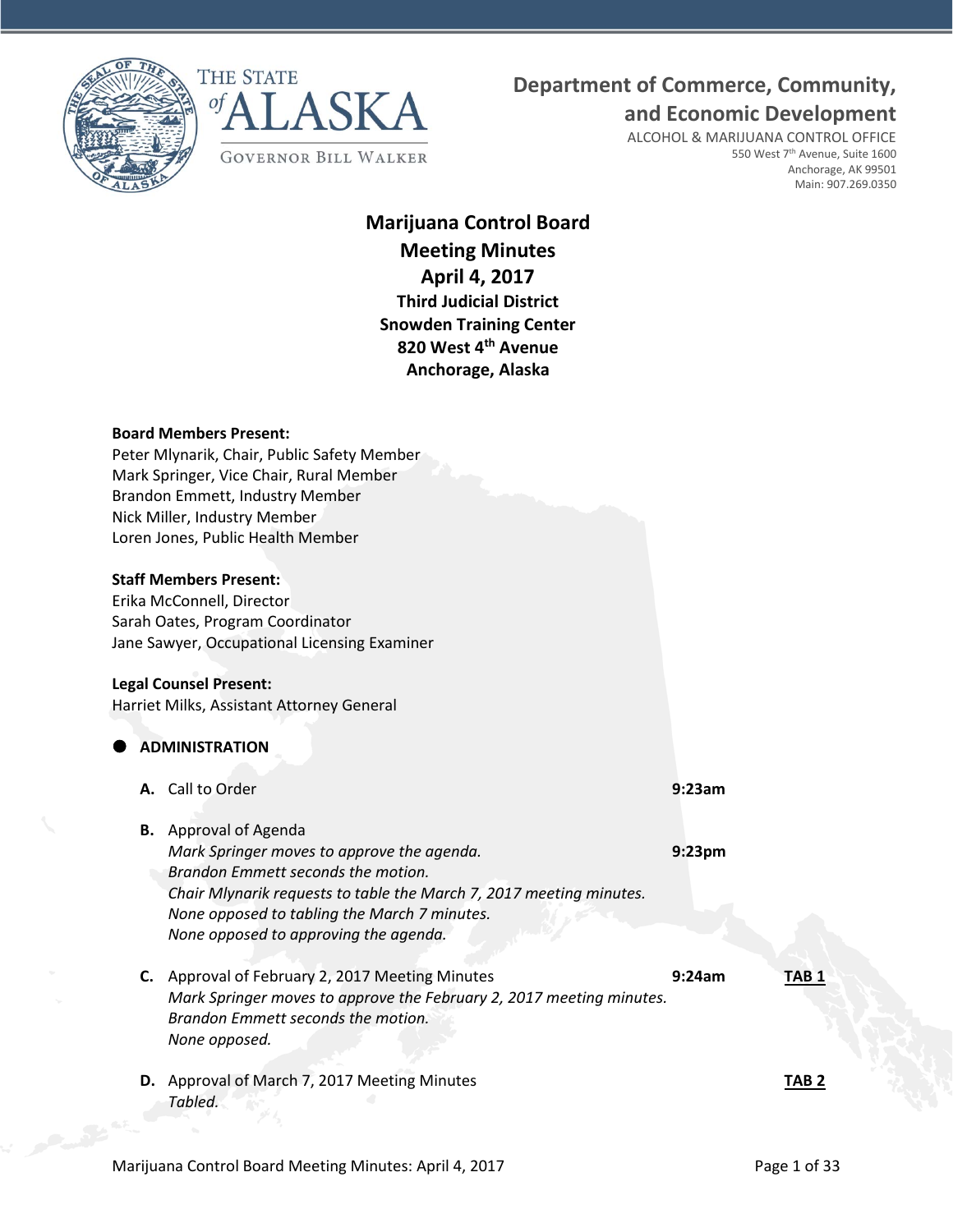## **DIRECTOR BRIEFING**

| <b>A.</b> Director's Report                       | 9:25am | TAB 3 |
|---------------------------------------------------|--------|-------|
| Erika McConnell updates the Board on AMCO issues. |        |       |

## **PUBLIC TESTIMONY 9:29am**

Public testimony is limited to issues not on this agenda and that are not proposed regulations. Per the public notice of this meeting, public wishing to testify must have pre-registered by emailing [marijuana@alaska.gov](mailto:marijuana@alaska.gov) no later than March 23, 2017 with their intent. The Board is unable to hear public testimony on proposed regulations at this time. Written comments may also be submitted to the Board via [marijuana@alaska.gov.](mailto:marijuana@alaska.gov)

*Chair Mlynarik reminds the public that the public testimony period is for items that are not on the agenda and that those wishing to testify were required, as stated in the public notice, to sign up by emailing [marijuana@alaska.gov](mailto:marijuana@alaska.gov) by March 23. He states that those testifying will be limited to two minutes, due to the number of people who have signed up.*

*He asks if either Teresa Galvin or Aaron Morse is present to testify. Neither is present.*

*William Stevens provides testimony regarding outdoor growers and requests a May meeting be held.*

*Dr. Matthew Peterson, board certified pain specialist in Alaska, urges the Board to hold a May meeting and move the industry forward and brings up the medical market.*

*Cade Inscho provides testimony regarding the PFD being used toward the fiscal deficit and talks about medical endorsements for retail establishments.*

*Kira Boyd, Adam Boyd, and Dan Ferguson are not present for testimony.*

*Jim Thornton echoes Dr. Peterson's comments about the necessity for a May meeting.*

*Lloyd Stanfield, owner of AK Kush, asks the Board for a May meeting.*

*Josh Hunter requests a May meeting so that he may operate greenhouses this summer.*

*Ken Williamson requests a May meeting.*

*Mike Emmers is not present for testimony.*

*Jana Weltzin requests that the Board consider waiving renewal fees for those in Active status that are not yet operating. She voices concerns about the black market and introduction from other states if a May meeting is not held.*

*Bill Little provides testimony regarding the necessity for a May meeting.*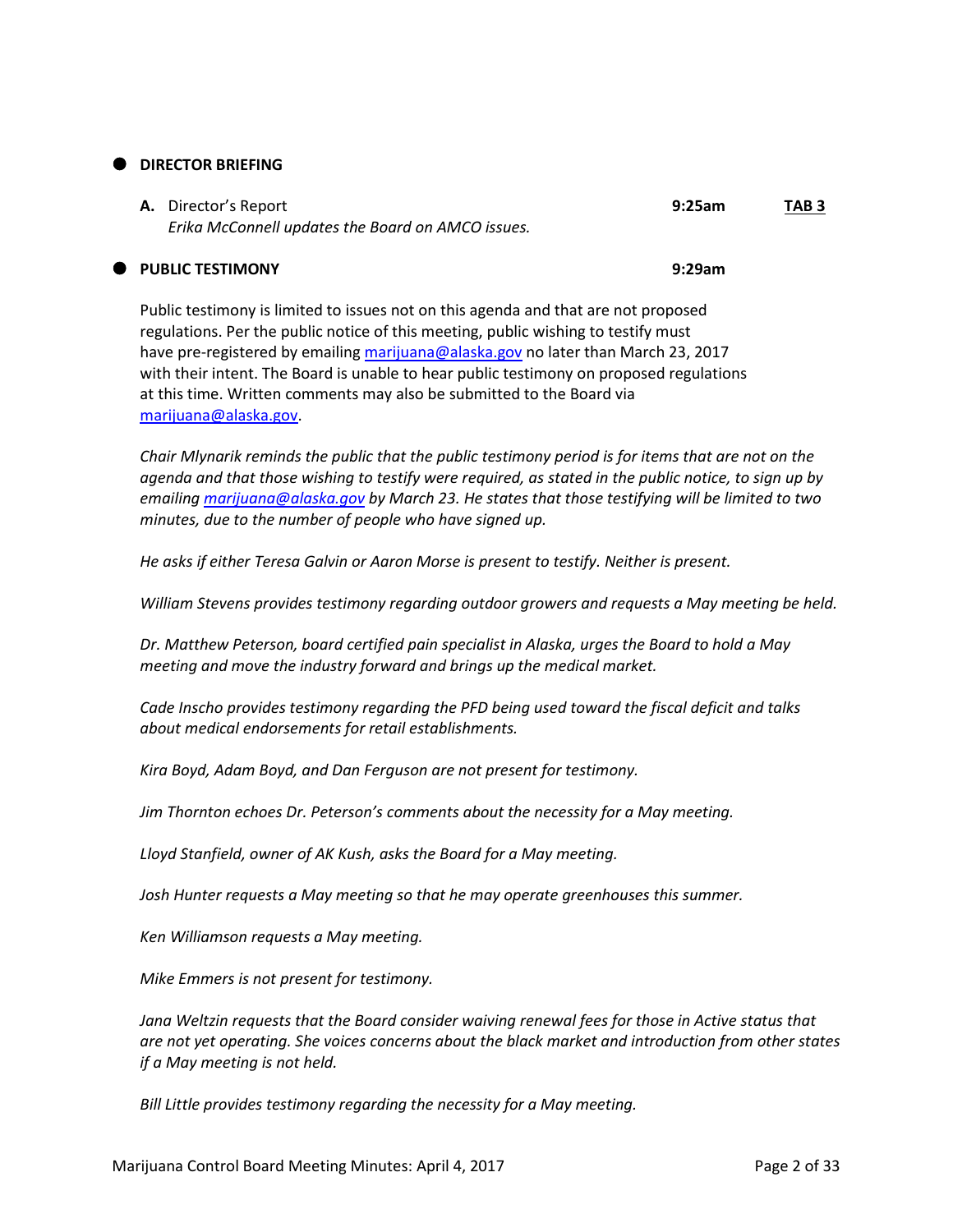*Steven Bush is not present for testimony.*

*Jason Brandeis provides testimony regarding reasons behind the necessity for a May meeting.*

*Carroll (Cary) Carrigan provides testimony regarding commercial and medical marijuana in other states and the necessity for a May board meeting.*

*Dan Ferguson requests that the Board hold an additional meeting to get outdoor cultivators running for the summer market.*

*Kenny Scollan is not present for testimony.*

*Will Schneider states that he does not wish to testify at this time.*

*Chair Mlynarik states that he will give five more minutes for additional people who would like to testify, as the Board started a little late.*

*Kerby Coman requests that the Board hold a May meeting and provides testimony regarding the 5mg THC limit for edibles and illegal and unlicensed delivery services, including ACDC, that are advertising on the radio and will deliver black market marijuana coming from out of state.*

*Sara Williams provides testimony regarding the necessity for a May meeting.*

*Mike Morgan provides testimony regarding the need for a May meeting.*

#### **BOARD GOVERNANCE 10:05am**

*Harriet Milks asks that Board members update any business associations or ethics disclosures.*

*Brandon Emmett states that he has no changes.*

*Mark Springer states that he has no changes.*

*Loren Jones states that he has no changes.*

*Nick Miller states that he has no changes.*

*Chair Mlynarik states that he has no changes.*

*Shirley Marquardt, new Director of Boards and Commissions, provides a memo to the Board members regarding Board etiquette and reminds the Board members of some important issues.*

### **ENFORCEMENT UPDATE**

**A.** Enforcement Report **10:09am TAB 4** *James Hoelscher and Joe Bankowski update the Board members on enforcement issues including* 

*staff updates, statistics, and workloads. He reminds the public to use the general enforcement email address for any enforcement questions or concerns.*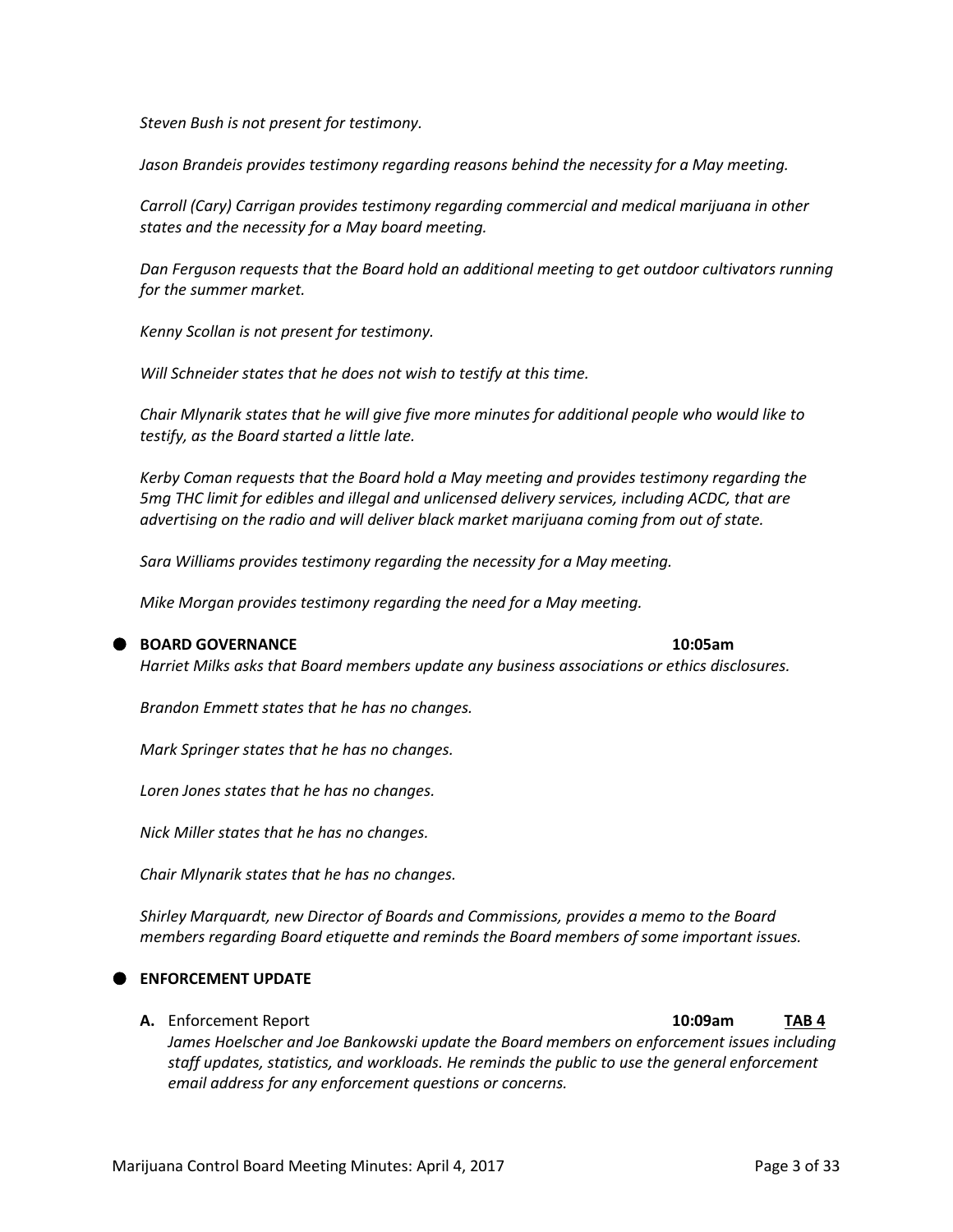*James Hoelscher states that he does not believe that air cargo transportation of marijuana is compliant with the Cole memo and requests that the Board consider that when working on the transportation regulations project.*

*James Hoelscher states that there is a lot of advertising going on through social media and asks if the Board would support his interpretation of 3 AAC 306.360 to include social media advertising. He states that social media advertisements should include the warnings listed in regulation.*

*Brandon Emmett states that he agrees with James Hoelscher's interpretation. James Hoelscher reminds attendees that giving away free marijuana is prohibited.*

*James Hoelscher states that it seems as if some confusion resulted from the last meeting regarding production and sale of kief. He states that production of kief is listed as an action performed by a marijuana product manufacturing facility.*

*Brandon Emmett states that what is happening at the cultivation facilities is that the trichomes are being knocked off of the plant, and that the kief is not intentionally being separated and produced through physical processes.*

*Mark Springer asks if there is a way of tracking it in METRC, or if this is an opportunity for diversion.*

*James Hoelscher states that the problem is when cultivation facilities are physically separating out the kief and selling it directly to retail, rather than combining it with trim and selling it to a product manufacturer. He states that without a change in the regulations, he does not believe that this would be legally supported.*

*Mark Springer states that the kief they're talking about right now is a normal byproduct of processing.*

*Investigator Joe Bankowski states that the only potency test that is being done is on the bud and flower, and not separately on the kief, which has a much higher THC content. He states that this is the missing step of keeping the consumer appropriately and accurately informed.*

*Nick Miller asks if enforcement's concerns would be appeased if kief is separately tested.*

*James Hoelscher states that cultivators are intentionally purchasing machines that separate the kief from the rest of the plant.*

*Nick Miller states that he would support the cultivator being able to sell kief to either a retail store or a product manufacturer, but that the kief has to be tested separately.*

*James Hoelscher states that his issue is when a cultivator is intentionally isolating the kief.*

*James Hoelscher asks the Board if putting a clear, child-proof, resealable bag into a second opaque bag, like a brown paper bag, would be meeting the packaging requirements in the regulation.*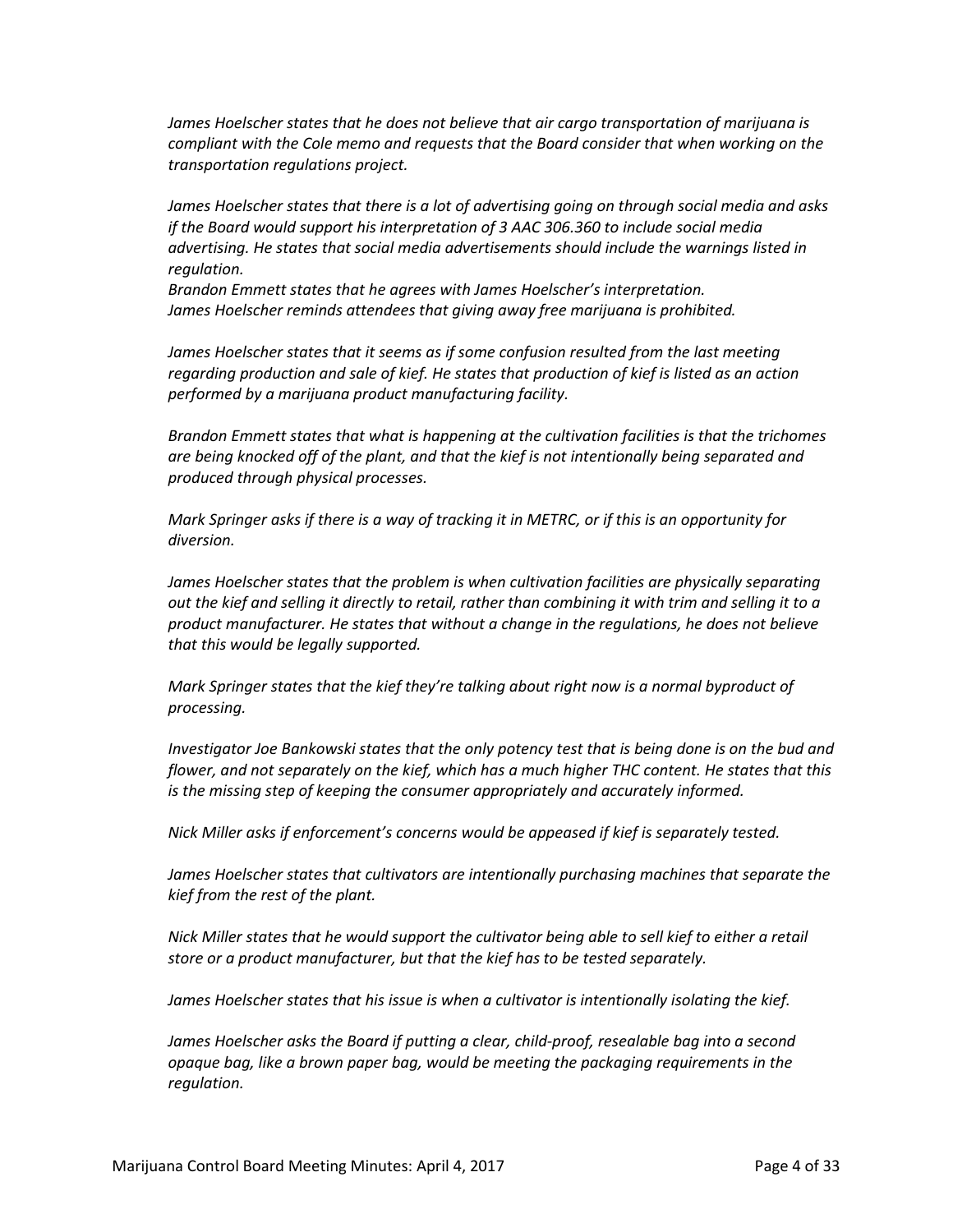*Brandon Emmett states that his interpretation and recollection of the intent of the packaging requirements is that this would meet the requirements in regulation.*

*Chair Mlynarik states that he does not recall any discussion about brown paper bags, and that he assumed that there would be one package that met all of the requirements, including that it be child-proof, resealable, and opaque.*

*Bryant Thorp, Arctic Herbery, presents examples to the Board and states that the cost of the clear/mylar packaging is \$0.02, versus \$1.10 for the opaque, resealable packaging.*

*James Hoelscher reads 3 AAC 306.345(a)(3) for the record.*

*Nick Miller states that as the holder of a retail store, this decision would affect him financially.*

*Chair Mlynarik states that he does not see a need for Nick Miller to recuse himself, as this would not be specific to his store.*

*Brandon Emmett asks Erika McConnell if she has some suggested language.*

*Erika McConnell suggests language to say that the packaging requirements may be achieved through multiple packages and is not required to be achieved in one package.*

*James Hoelscher states that he feels that this should only apply to the opacity, and that the childproofing and resealability should be met by a single package.*

*Erika McConnell suggests a motion to say that 3 AAC 306.345(a)(3) shall be interpreted by the Board to say that a single package must be both resealable and child-resistant, but that a second package may be used to meet the opacity requirement.*

*Brandon Emmett moves the suggested language.*

*Mark Springer seconds the motion and amends the motion to state that a resealable, childresistant packaging containing marijuana or marijuana product may be contained in a second, opaque container upon leaving the retail section of a licensed premises. Brandon Emmett seconds the amendment.*

*Loren Jones voices concerns about changing the regulation.*

*Harriet Milks states that this would be clarifying what the Board means by "packaging" and would not be a substantial change to the regulation.*

*Motion to amend the motion carries, 3-2 (Loren Jones and Chair Mlynarik vote No). Amended motion carries, 3-2 (Loren Jones and Chair Mlynarik vote No).*

*Chair Mlynarik requests that the other enforcement suggestions for potential regulations projects be addressed during the meeting tomorrow. None opposed.*

**B.** Notices of Violation Issued and Licensee Responses **11:06am TAB 5** *Chair Mlynarik states John Collette, Ester Horticulture licensee, might be on the phone and hoping to speak with the Board about his NOV.*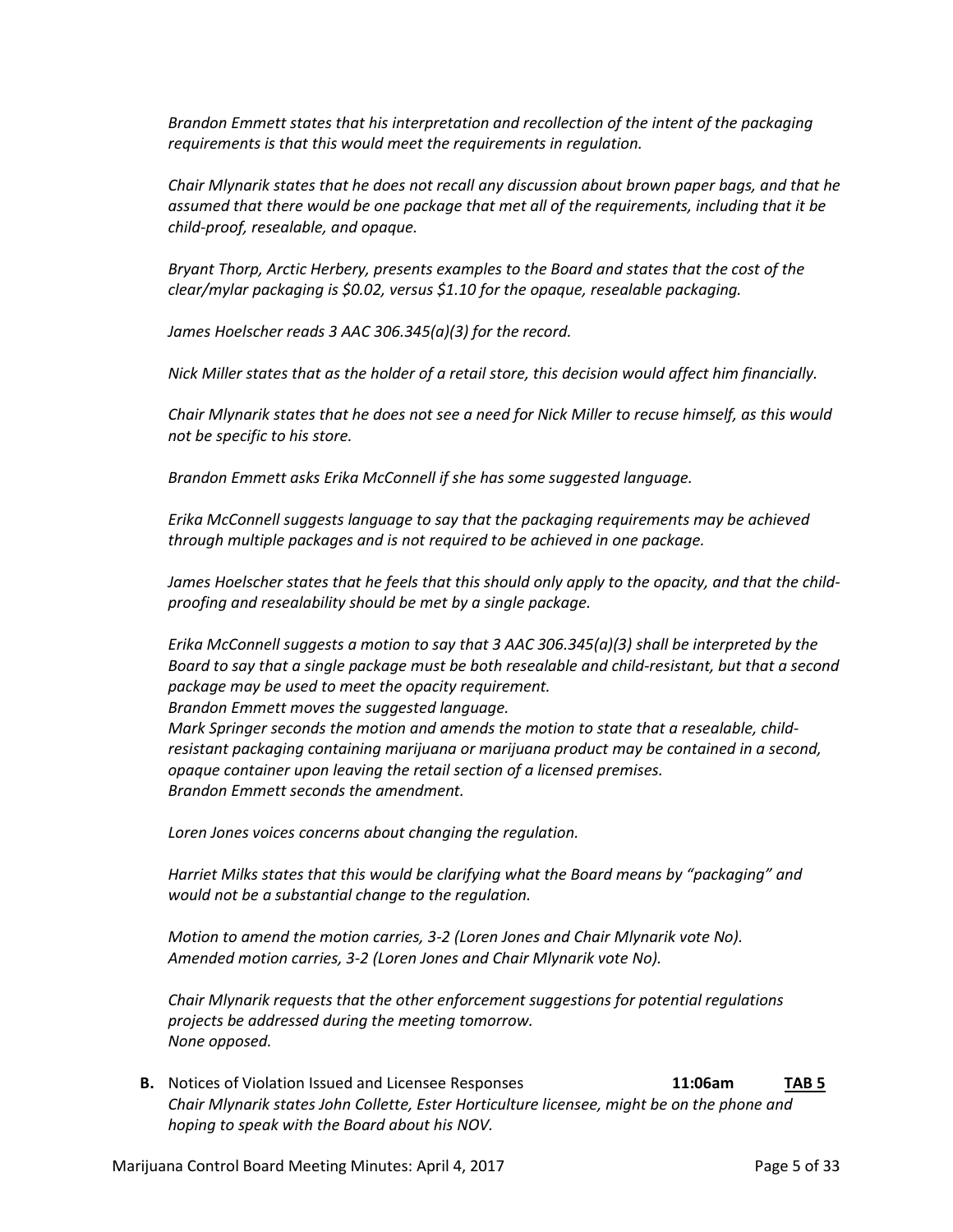*Mr. Collette is not present.*

**C.** Executive Session per AS 44.62.310(c)(4) **11:08am** *Mark Springer moves to go into executive session under the authority of AS 44.62.310(c)(4) to hear from enforcement, the Director, and legal counsel. Brandon Emmett seconds the motion. None opposed.*

*Mark Springer moves to go out of executive session.* **12:02pm** *Brandon Emmett seconds the motion. None opposed.*

*Erika McConnell suggests that the Board break for lunch and wait until after lunch to take any action on the record since the majority of the public has left. Chair Mlynarik moves her suggestion. None opposed.*

## **ILUNCH BREAK 12:04pm**

## **MEETING RESUMES 1:06pm** *Chair Mlynarik states for the record that the Board did not take any action while in executive session.*

| <b>LICENSING UPDATE</b> |  |
|-------------------------|--|
|-------------------------|--|

**A.** Licensing Report **1:07pm TAB 6**

*Sarah Oates provides updates to the Board regarding licensing matters and requests that the Board delegate to the director the authority to approve business name changes.*

*Brandon Emmet moves to approve staff's request for delegation as listed in the licensing report. Mark Springer seconds the motion. None opposed. Erika McConnell clarifies that the Board is delegating to the director the authority to approve business name changes. The Board members nod.*

## **APPLICATIONS FROM PREVIOUS MEETINGS**

## **A. Business Name Changes**

| 1. License #10236:       | AlaskaSense, LLC to Cannabaska | 1:23 <sub>pm</sub> | TAB <sub>7</sub> |
|--------------------------|--------------------------------|--------------------|------------------|
| Licensee:                | AlaskaSense, LLC               |                    |                  |
| License Type:            | Retail Marijuana Store         |                    |                  |
| <b>Premises Address:</b> | 521 W Tudor Road, Unit 201     |                    |                  |
|                          | Anchorage, AK 99503            |                    |                  |
| Local Government:        | Municipality of Anchorage      |                    |                  |

*The Board agrees that they will let the director handle this now that authority has been delegated.*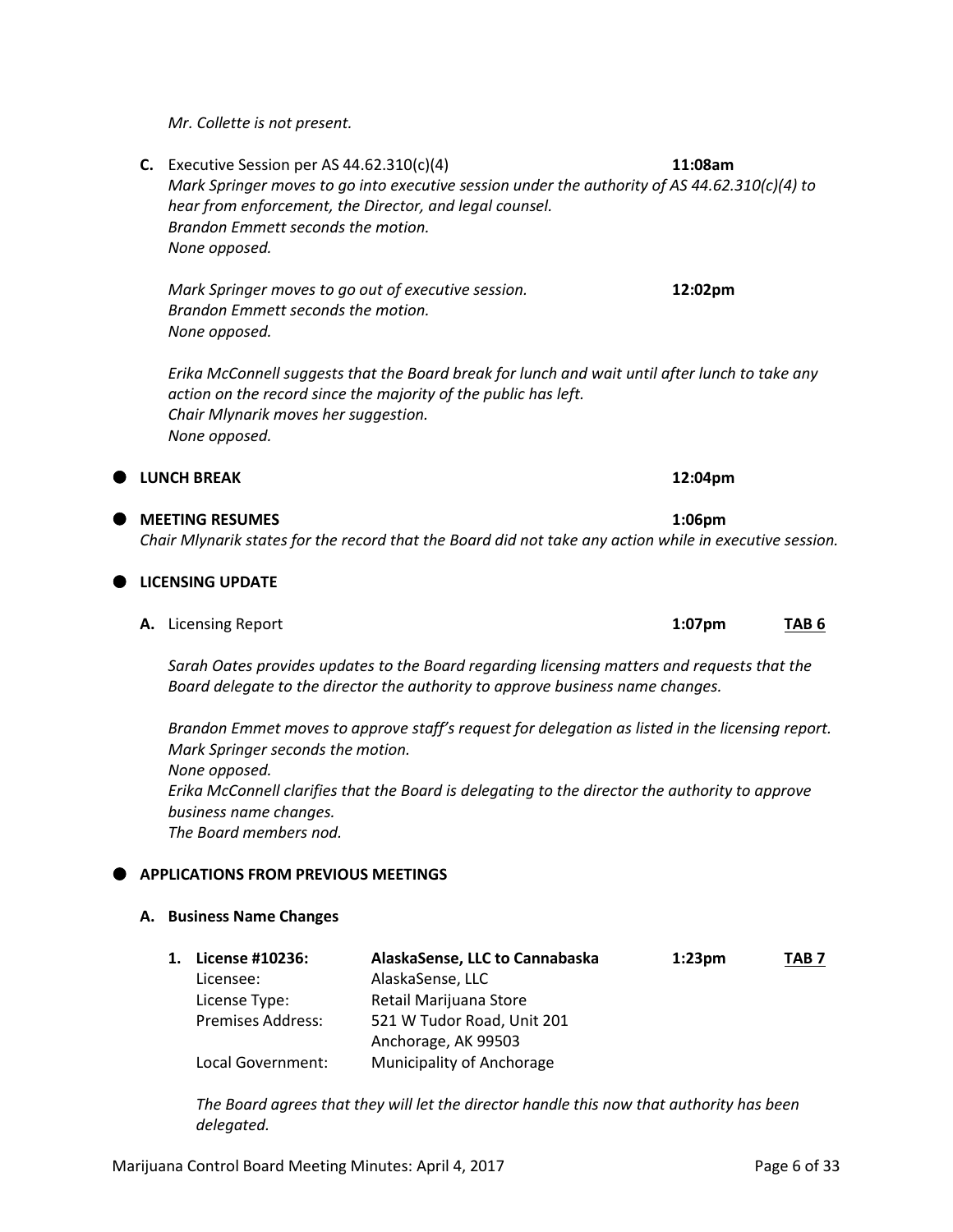## **NEW STANDARD MARIJUANA CULTIVATION FACILITY APPLICATIONS**

| 1. License #10107:       | <b>Arctic Earth</b>                  | $1:24$ pm | TAB <sub>8</sub> |
|--------------------------|--------------------------------------|-----------|------------------|
| Licensee:                | Ferguson and Smith Enterprises, Inc. |           |                  |
| <b>Premises Address:</b> | 151 A Street Loop #1                 |           |                  |
|                          | Anchorage, AK 99518                  |           |                  |
| Local Government:        | Municipality of Anchorage            |           |                  |

*Mark Springer moves to approve license 10107 Arctic Earth with delegation. Brandon Emmett seconds the motion.*

*Adam Ferguson, Orlo Smith, and Katherine Ferguson identify themselves for the record.*

*Chair Mlynarik asks if there is anyone who would like to provide testimony about this application. No public testimony.*

*Motion to approve with delegation carries unanimously.*

| 2. License #10188:       | The Green Pearl, LLC      | 1:28 <sub>pm</sub> | TAB <sub>9</sub> |
|--------------------------|---------------------------|--------------------|------------------|
| Licensee:                | The Green Pearl, LLC      |                    |                  |
| <b>Premises Address:</b> | 3678 S Wolverine Drive    |                    |                  |
|                          | Big Lake, AK 99652        |                    |                  |
| Local Government:        | Matanuska-Susitna Borough |                    |                  |

*Mark Springer moves to approve license 10188 The Green Pearl, LLC with delegation. Brandon Emmett seconds the motion.*

*Roger Tischner identifies himself for the record and answers Board questions.*

*Loren Jones voices concerns about the lack of detail given in a number of the answers throughout the operating plan. Chair Mlynarik states that he would like to see more detail for the items that are lacking.*

*Sarah Oates voices concerns about adding burden to the small staff if the Board intends to include in the delegation that the applicant provide additional detail.*

*Chair Mlynarik states that if this license is approved, that the intent would not be to add extra burden to staff.*

*No public testimony received.*

*Motion to approve with delegation carries, 3-2 (Loren Jones and Chair Mlynarik vote No).*

| 3. License #10201: | <b>Happy Cannabis</b>                | 1:45 <sub>pm</sub> | <b>TAB 10</b> |
|--------------------|--------------------------------------|--------------------|---------------|
| Licensee:          | Kelsey J Martinsen & Sarinee Nuamnui |                    |               |
| Premises Address:  | 225 South Front Street               |                    |               |

Marijuana Control Board Meeting Minutes: April 4, 2017 https://www.com/2017 Page 7 of 33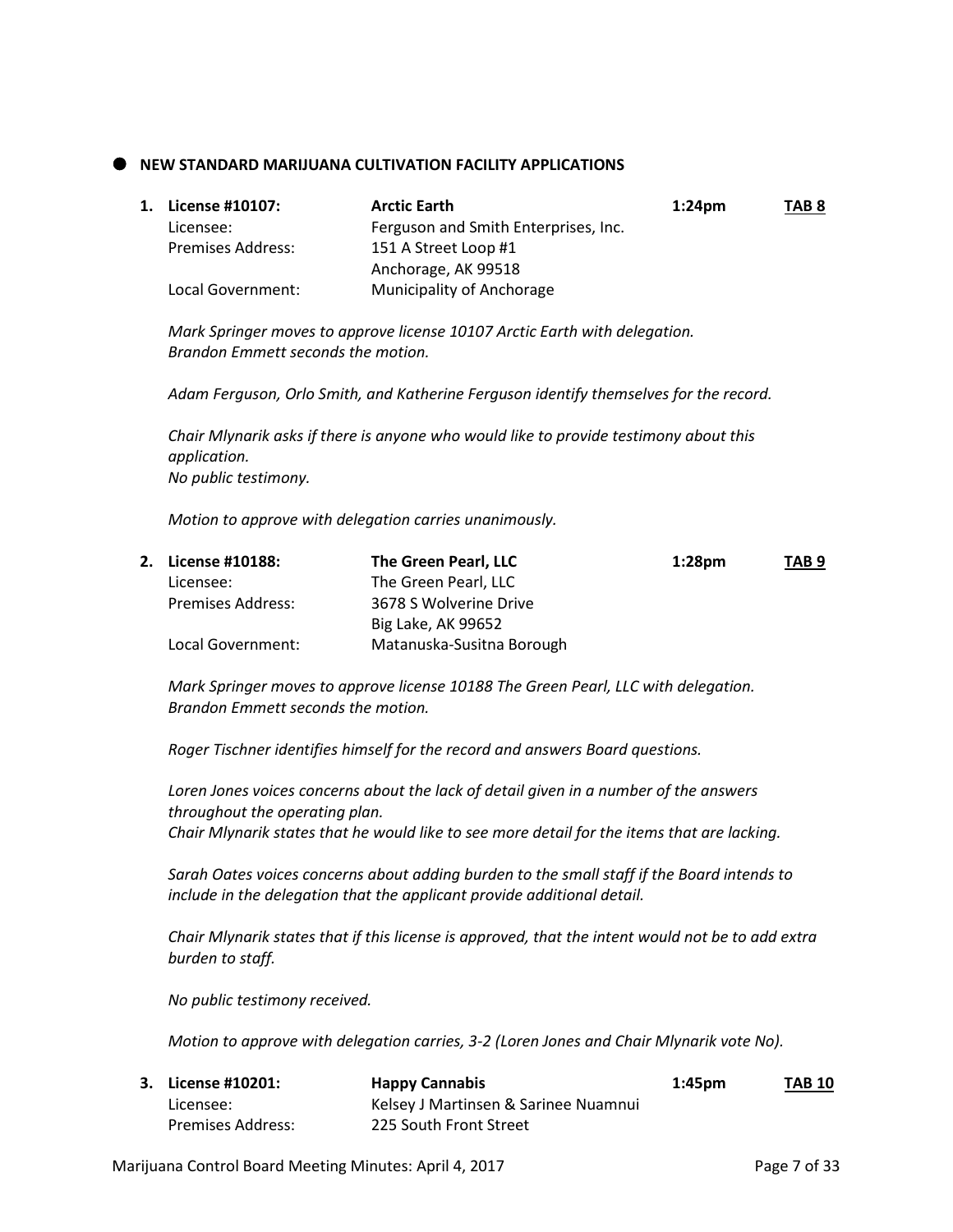Wrangell, AK 99929 Local Government: City and Borough of Wrangell

*Mark Springer moves to approve license 10201 Happy Cannabis with delegation. Brandon Emmett seconds the motion.*

*Kelsey Martinsen identifies himself for the record and answers Board questions about his application. He states that the restaurant will be closed by the time the license is operational.*

*No public testimony received.*

*Motion to approve with delegation carries unanimously.*

| 4. License #10286:       | <b>Arctic Greenery, LLC</b>               | 1:53 <sub>pm</sub> | <b>TAB 11</b> |
|--------------------------|-------------------------------------------|--------------------|---------------|
| Licensee:                | Arctic Greenery, LLC                      |                    |               |
| <b>Premises Address:</b> | 1725 Richardson Highway, Suites 102 & 104 |                    |               |
|                          | North Pole, AK 99705                      |                    |               |
| Local Government:        | Fairbanks North Star Borough              |                    |               |

*Mark Springer moves to approve license 10286 Arctic Greenery with delegation. Brandon Emmett seconds the motion.*

*Sherry Gilbert and Brandon Gilbert identify themselves for the record and answer Board questions about their application.*

*Chair Mlynarik states that although the Board is considering a change to the transportation regulations, nothing has changed as of right now, and licensees must abide by the current regulations.*

*No public testimony received.*

*Motion to approve with delegation carries unanimously.*

|                          | Lazy Mountain Harvest, LLC | 2:02 <sub>pm</sub> | <b>TAB 12</b> |
|--------------------------|----------------------------|--------------------|---------------|
| Licensee:                | Lazy Mountain Harvest, LLC |                    |               |
| <b>Premises Address:</b> | 12685 W Bench Lake Drive   |                    |               |
|                          | Houston, AK 99694          |                    |               |
| Local Government:        | City of Houston            |                    |               |
|                          | 5. License #10291:         |                    |               |

*Mark Springer moves to approve license 10291 Lazy Mountain Harvest, LLC with delegation. Brandon Emmett seconds the motion.*

*Chad Hammond, David Dagermjian, Kip Kackman (applicants), and Jana Weltzin (attorney) identify themselves for the record and answer Board questions about their application. Jana Weltzin states that the Fire Marshal has required that the ladder be changed to stairs, so she will be submitting an MJ-14 to reflect the change.*

*No public testimony received.*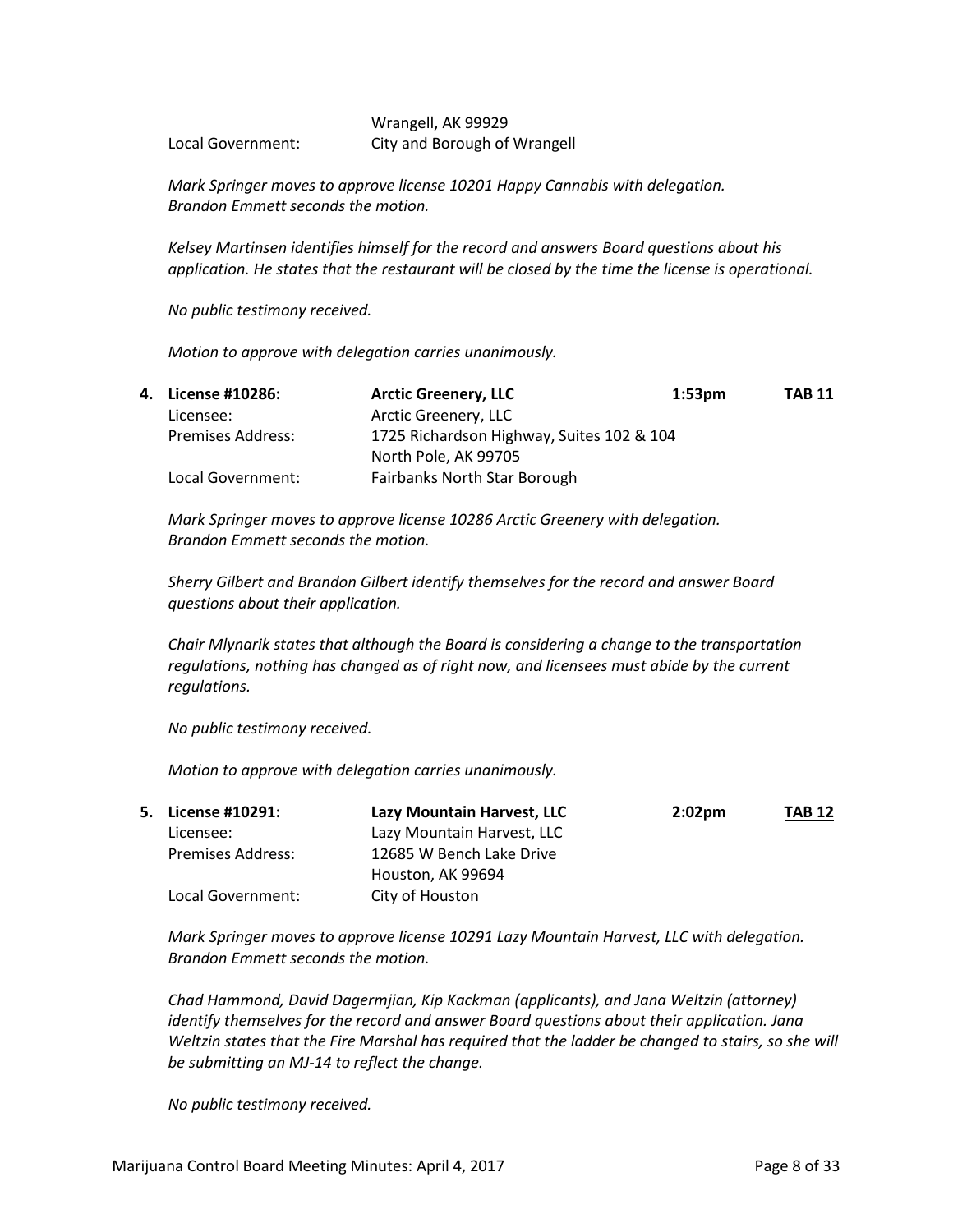*Motion to approve with delegation carries unanimously.*

| 6. License #11051:       | Northlink, LLC        | 2:10 <sub>pm</sub> | <b>TAB 13</b> |
|--------------------------|-----------------------|--------------------|---------------|
| Licensee:                | Northlink, LLC        |                    |               |
| <b>Premises Address:</b> | 1550 Cushman. Suite B |                    |               |
|                          | Fairbanks, AK 99701   |                    |               |
| Local Government:        | City of Fairbanks     |                    |               |

*Mark Springer moves to approve license 11051 Northlink, LLC with delegation. Brandon Emmett seconds the motion.*

*Jake Staser, legal counsel, and Travis Fraser, applicant, identify themselves for the record and answer Board questions regarding the application.*

*The Board members discuss daycare facilities and whether or not they would meet the definition of a recreation or youth center.*

*Jake Staser passes out exhibits to the Board members, which include application documents, aerial diagrams, minutes and other documents from Board and assembly meetings, regulations, and emails. He confirms that the daycare in question is an in-home daycare that is licensed through the State.*

*Brandon Emmett states that he could see where the applicant's confusion lies, especially considering the intent of the motion that Brandon Emmett made at the August, 2015 Board meeting to remove "daycare" from the regulation.*

*Mark Springer asks if Little Thinkers Homecare is aware of the application.*

*Travis Fraser states that they are and that they have not expressed concerns to the applicant.*

*No public testimony received.*

*Loren Jones moves to table the applications for license numbers 11051 and 11053 True Dank to a May meeting so that the Board may get some additional guidance from the attorney and the staff regarding recreation or youth facilities. Mark Springer seconds the motion. Motion to table carries, 3-2 (Brandon Emmett and Nick Miller vote No).*

| 7. | License #11118:          | <b>Mercy Tree of Alaska</b>           | 2:41 <sub>pm</sub> | <b>TAB 14</b> |
|----|--------------------------|---------------------------------------|--------------------|---------------|
|    | Licensee:                | B <sub>2</sub> C <sub>2</sub> LH, LLC |                    |               |
|    | <b>Premises Address:</b> | 1648 N Post Road                      |                    |               |
|    |                          | Anchorage, AK 99501                   |                    |               |
|    | Local Government:        | Municipality of Anchorage             |                    |               |

*Mark Springer moves to approve license 11118 Mercy Tree of Alaska with delegation. Chair Mlynarik requests that the Board take a break. None opposed to a break.*

## **BREAK 2:41pm**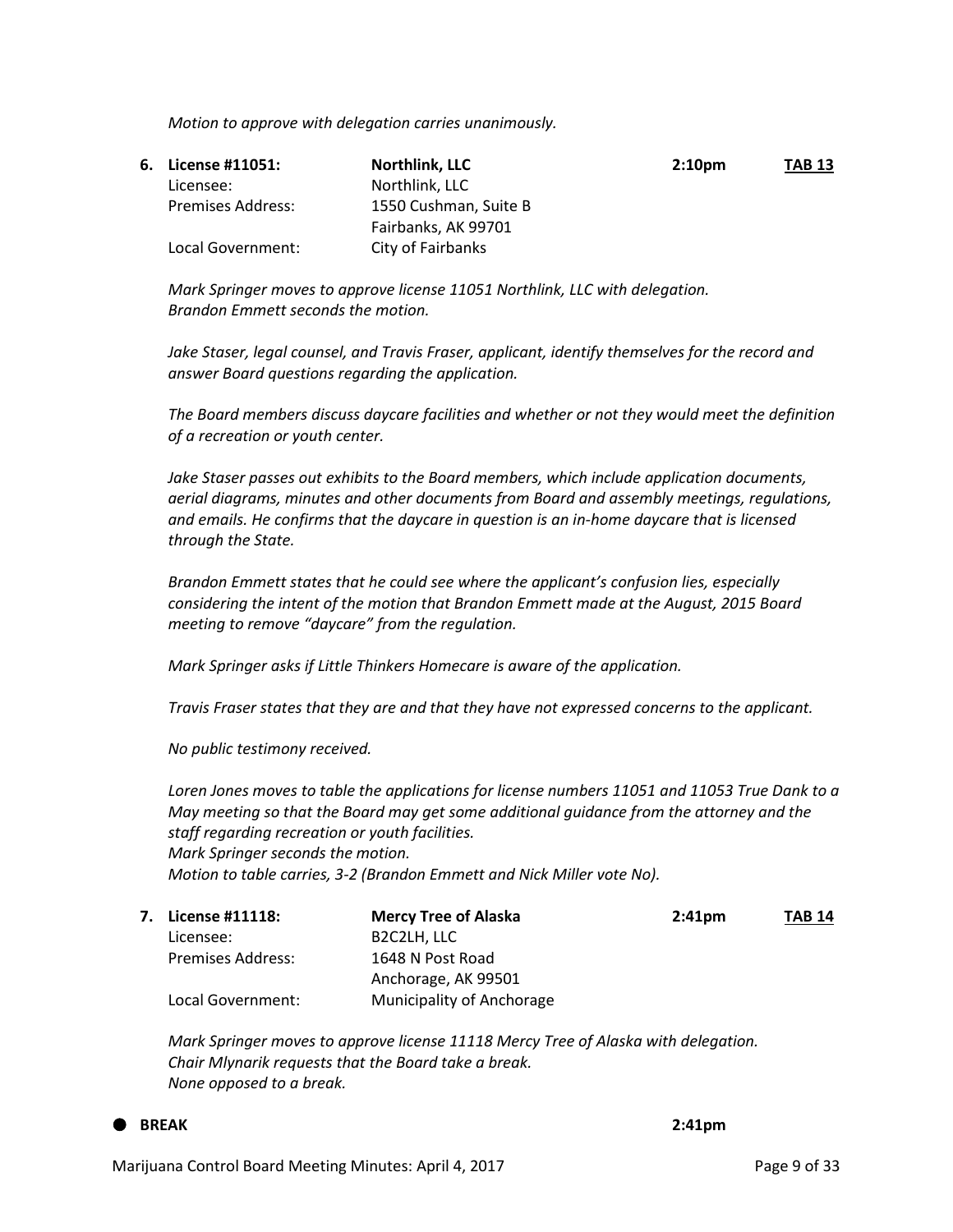**MEETING RESUMES 2:55pm**

| 7. | License #11118:   | <b>Mercy Tree of Alaska</b>           | <b>TAB 14</b> |
|----|-------------------|---------------------------------------|---------------|
|    | Licensee:         | B <sub>2</sub> C <sub>2</sub> LH. LLC |               |
|    | Premises Address: | 1648 N Post Road                      |               |
|    |                   | Anchorage, AK 99501                   |               |
|    | Local Government: | Municipality of Anchorage             |               |
|    |                   |                                       |               |

*Brandon Emmett seconds Mark Springer's motion to approve with delegation.*

*Lance Wells, attorney, and Colin Koenig, applicant, identify themselves for the record and answer Board questions about the application.*

*No public testimony received.*

*Motion to approve with delegation carries unanimously.*

| 8. . | License #11138:          | Fat Tops, LLC                           | 3:00 <sub>pm</sub> | <b>TAB 15</b> |
|------|--------------------------|-----------------------------------------|--------------------|---------------|
|      | Licensee:                | Fat Tops, LLC                           |                    |               |
|      | <b>Premises Address:</b> | 36380 Murray Lane                       |                    |               |
|      |                          | Soldotna, AK 99669                      |                    |               |
|      | Local Government:        | Kenai Peninsula Borough                 |                    |               |
|      | For Consideration:       | Conditions pursuant to 3 AAC 306.060(b) |                    |               |

*Mark Springer moves to approve license 11138 Fat Tops, LLC. Brandon Emmett seconds the motion. Erika McConnell asks if the approval is with delegation. Mark Springer confirms that it is. Sarah Oates asks whether the Kenai Peninsula Borough conditions would be included in the approval. Mark Springer states that they are.*

*David Parker, applicant, and Lance Wells, attorney, identify themselves for the record and answer Board questions regarding the application and public objections.*

*No public testimony received.*

*Motion to approve with delegation and conditions carries unanimously.*

| 9. License #11319:       | <b>Frontier Grow Labs, LLC</b>      | 3:08 <sub>pm</sub> | <b>TAB 16</b> |
|--------------------------|-------------------------------------|--------------------|---------------|
| Licensee:                | Frontier Grow Labs, LLC             |                    |               |
| <b>Premises Address:</b> | 1725 Richardson Highway, Suite 108  |                    |               |
|                          | North Pole, AK 99705                |                    |               |
| Local Government:        | <b>Fairbanks North Star Borough</b> |                    |               |

*Mark Springer moves to approve license #11319 Frontier Grow Labs, LLC with delegation. Brandon Emmett seconds the motion.*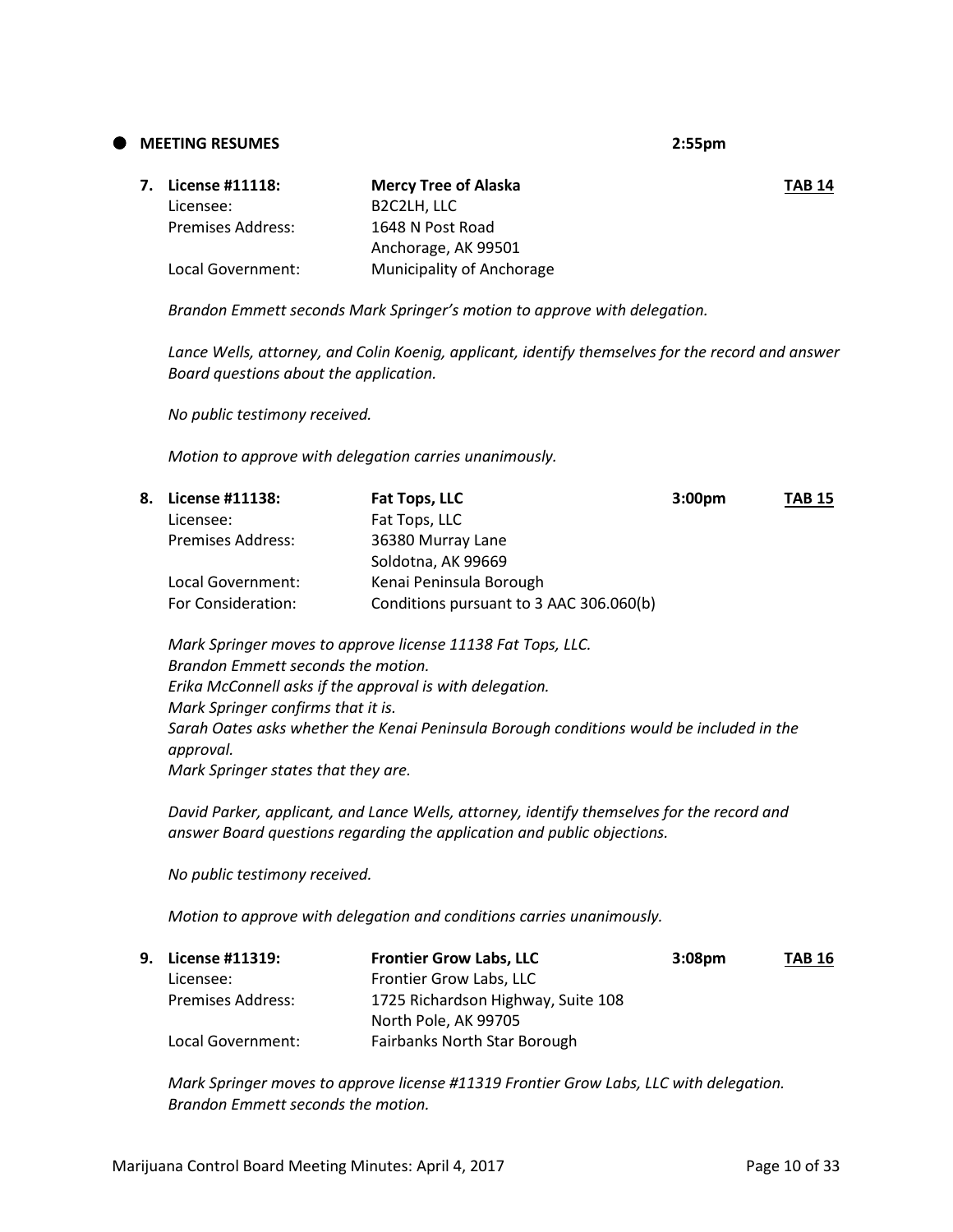*Lawrence Bento identifies himself for the record and answers Board questions about his application.*

*No public testimony received.*

*Motion to approve with delegation carries unanimously.*

| 10. License #11413:      | Denali Dispensaries, LLC  | 3:15 <sub>pm</sub> | <b>TAB 17</b> |
|--------------------------|---------------------------|--------------------|---------------|
| Licensee:                | Denali Dispensaries, LLC  |                    |               |
| <b>Premises Address:</b> | 4603 Pittman Road         |                    |               |
|                          | Wasilla, AK 99623         |                    |               |
| Local Government:        | Matanuska-Susitna Borough |                    |               |

*Mark Springer moves to approve license 11413 Denali Dispensaries, LLC with delegation. Brandon Emmett seconds the motion.*

*Brandon Bartlett and Bradley Bartlett identify themselves for the record and answer Board questions regarding the application and public objections.*

*No public testimony received.*

*Motion to approve with delegation carries unanimously.*

| 11. License #11424:      | <b>Blue Bear Cannafarm</b>   | 3:23 <sub>pm</sub> | <b>TAB 18</b> |
|--------------------------|------------------------------|--------------------|---------------|
| Licensee:                | Blue Bear Farms, LLC         |                    |               |
| <b>Premises Address:</b> | 2091 Andromeda Drive         |                    |               |
|                          | Fairbanks, AK 99712          |                    |               |
| Local Government:        | Fairbanks North Star Borough |                    |               |

*Mark Springer moves to approve license 11424 Blue Bear Cannafarm with delegation. Brandon Emmett seconds the motion.*

*Terreisa Lane identifies herself for the record and answers Board questions regarding her application.*

*No public testimony received.*

*Motion to approve with delegation carries unanimously.*

| 12. License #11611: | KushTopia                          | 3:33 <sub>pm</sub> | <b>TAB 19</b> |
|---------------------|------------------------------------|--------------------|---------------|
| Licensee:           | Prestige Worldwide Management, LLC |                    |               |
| Premises Address:   | 1044 S Old Glenn Highway           |                    |               |
|                     | Palmer, AK 99645                   |                    |               |
| Local Government:   | Matanuska-Susitna Borough          |                    |               |

*Mark Springer moves to approve license 11611 KushTopia with delegation. Brandon Emmett seconds the motion.*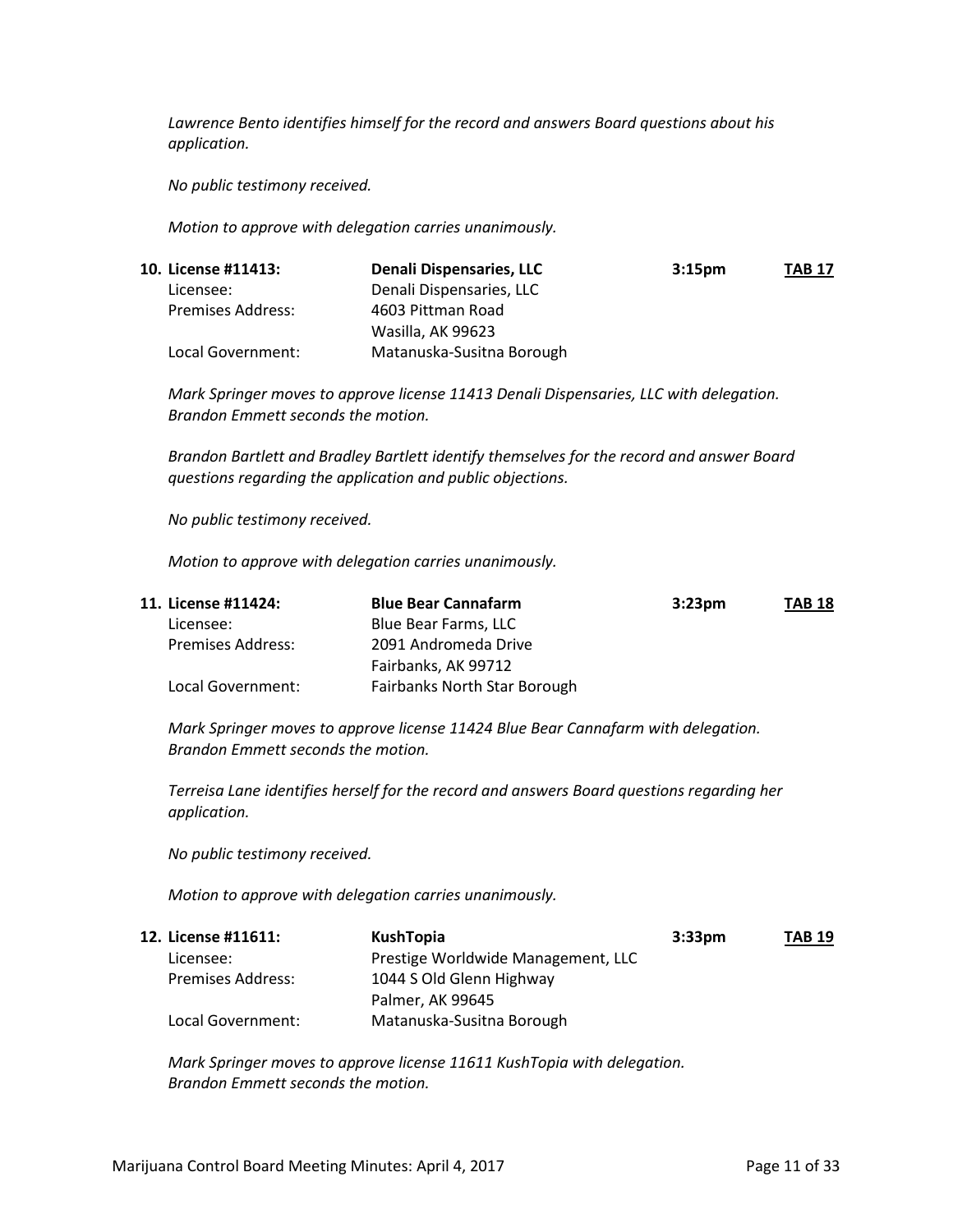*Phillip Izon, Kenneth Izon, and Andrew Roades identify themselves for the record and answer Board questions regarding the application.*

*The Board discusses concerns about incineration as a method of waste disposal. Mark Springer states that if the applicant mixes the waste with equal parts cardboard or other material before incineration, that it could technically be meeting the requirements in regulation.*

*Sarah Oates reads 3 AAC 306.740(d)(2) regarding delivery of mixed material to a permitted solid waste facility, incinerator, or other facility with approval of any applicable local government entity for the record.*

*Loren Jones states that he would like to add to the delegation that incineration of waste not occur until enforcement or staff is ensured that the applicant has any required permitting and is in compliance with those requirements.*

*No public testimony received.*

*Motion to approve with delegation carries unanimously.*

| 13. License #11617:      | <b>Hunter Greens and Purples, LLC</b>   | 3:50 <sub>pm</sub> | <b>TAB 20</b> |
|--------------------------|-----------------------------------------|--------------------|---------------|
| Licensee:                | Hunter Greens and Purples, LLC          |                    |               |
| <b>Premises Address:</b> | 67927 Virginia Avenue                   |                    |               |
|                          | Homer, AK 99603                         |                    |               |
| Local Government:        | Kenai Peninsula Borough                 |                    |               |
| For Consideration:       | Conditions pursuant to 3 AAC 306.060(b) |                    |               |
|                          |                                         |                    |               |

*Mark Springer moves to approve license 11617 Hunter Greens and Purples, LLC with Kenai Peninsula Borough requirements and delegation. Brandon Emmett seconds the motion.*

*James Hunter identifies himself for the record and answers Board questions about the application and public objection.*

*No public testimony received.*

*Motion to approve with delegation carries unanimously.* 

| 14. License #11649:      | K Beach Reef<br>3:55 <sub>pm</sub>      | <b>TAB 21</b> |
|--------------------------|-----------------------------------------|---------------|
| Licensee:                | Ryan K Hall                             |               |
| <b>Premises Address:</b> | 42106 K Beach Road                      |               |
|                          | Soldotna, AK 99669                      |               |
| Local Government:        | Kenai Peninsula Borough                 |               |
| For Consideration:       | Conditions pursuant to 3 AAC 306.060(b) |               |

*Mark Springer moves to approve license 11649 K Beach Reef with Kenai Peninsula Borough requirements and delegation. Brandon Emmett seconds the motion.*

*Ryan Hall identifies himself for the record and answers Board questions about the application.*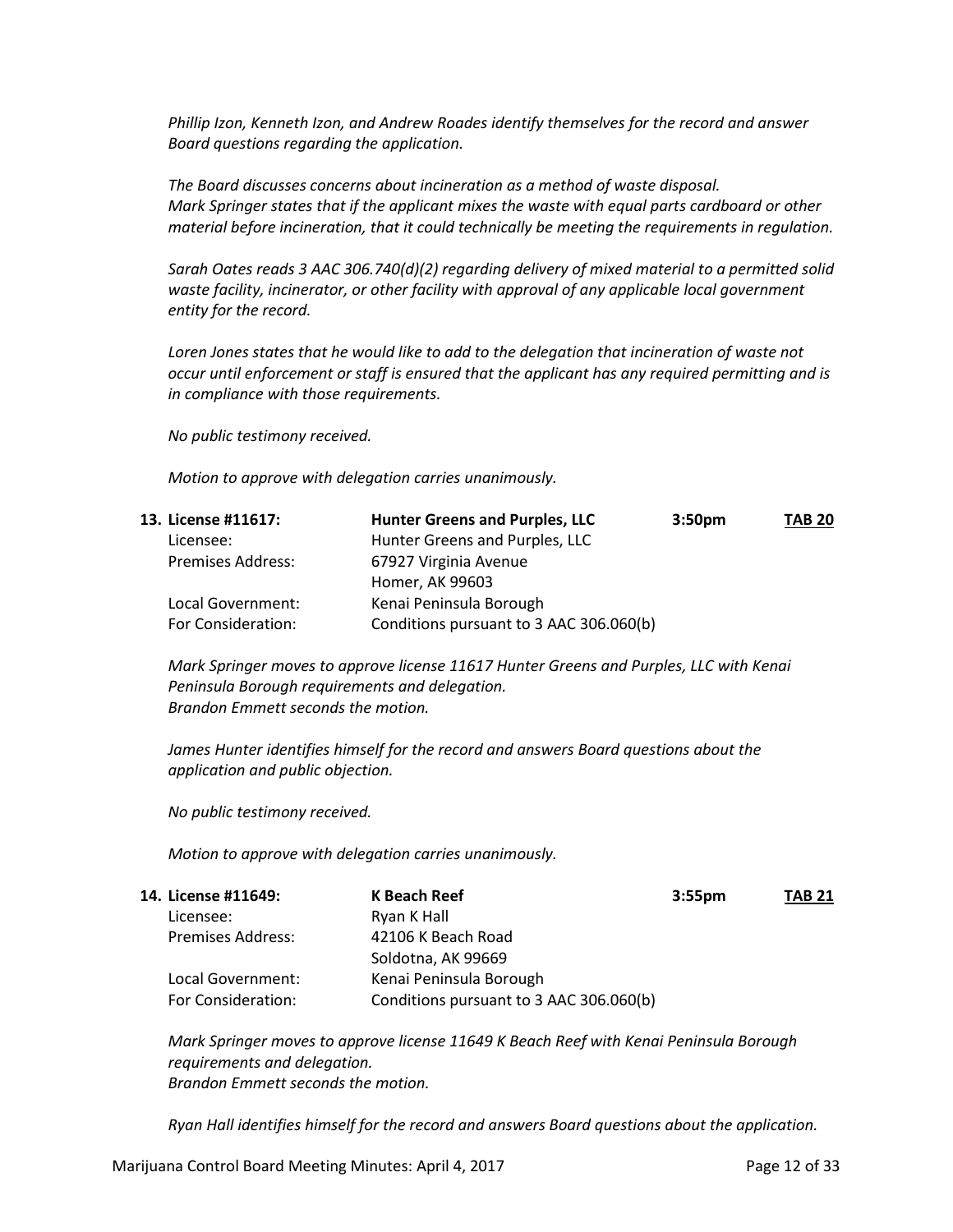*No public testimony received.*

*Motion to approve with delegation carries unanimously.* 

## **RECESS 3:59pm**

*Brandon Emmett moves to recess until tomorrow. Loren Jones seconds the motion. None opposed.*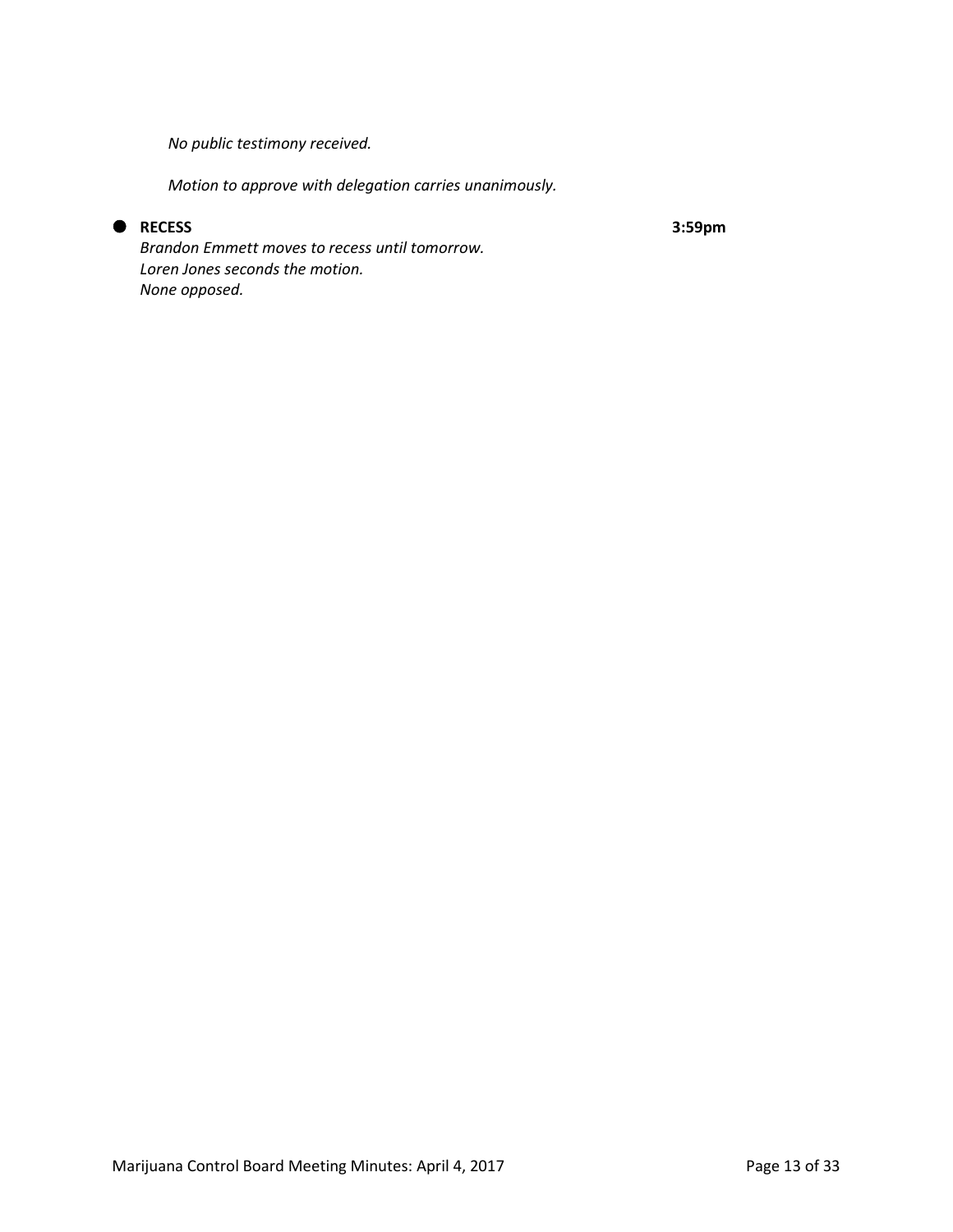**Marijuana Control Board Partial Meeting Minutes April 5, 2017 Third Judicial District Atwood Building Rooms 102 & 104 Anchorage, Alaska**

#### **Board Members Present:**

Peter Mlynarik, Chair, Public Safety Member Mark Springer, Vice Chair, Rural Member Brandon Emmett, Industry Member Nick Miller, Industry Member Loren Jones, Public Health Member

#### **Staff Members Present:**

Erika McConnell, Director Sarah Oates, Program Coordinator Jedediah Smith, Local Government Specialist

#### **Legal Counsel Present:**

Harriet Milks, Assistant Attorney General

### **ADMINISTRATION 9:15am**

- **A.** Call to Order
- **B.** Roll Call
	- *Brandon Emmett Loren Jones Mark Springer Peter Mlynarik Nick Miller Erika McConnell Harriet Milks Jed Smith Sarah Oates*

*Mark Springer moves to suspend the rules to amend the agenda. Brandon Emmett seconds the motion.*

*Mark Springer moves to move On-site Consumption Endorsement to follow all other regular business on the agenda, along with item H (Tab 52 – Random Sampling, Sampling for Quality Control, and Waste Disposal).*

*Brandon Emmett seconds the motion.*

*None opposed.*

*Chair Mlynarik states that the reasoning is to prioritize getting through the license applications.*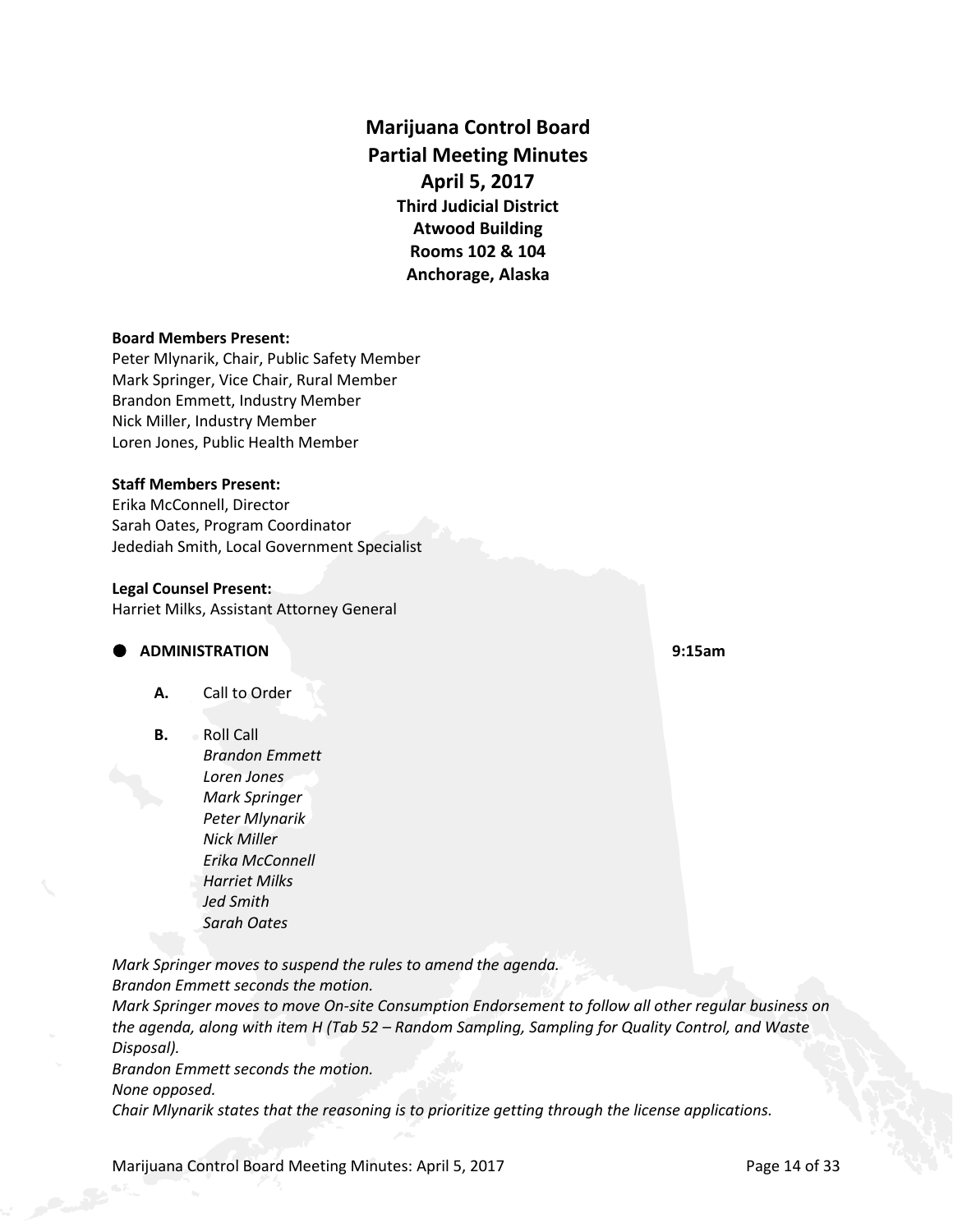## **REGULATIONS**

#### **A. Proposed Regulations Projects**

- **1.** Request from Representative Dean Westlake **9:16am TAB 44**
- **2.** New Proposed Projects from Board Members **9:17am** *Brandon Emmett proposes to open a regulations project under 3 AAC 306.405 to clarify plant number upon initial inspection and opening for a cultivation facility. Mark Springer seconds the motion. Motion carries unanimously.*

*Loren Jones states that the issue regarding transportation using air cargo is something that the Board should think about.*

*The Board members discuss the request in Representative Westlake's letter. Mark Springer moves to open a regulation project under 3 AAC 306.010 to allow communities to appeal the 500-foot buffer zone if it, in fact, cannot be met by a potential licensee in a community. Brandon Emmett seconds the motion.*

*Chair Mlynarik states that the rules were put in place to protect certain facilities and centers, and that he cannot see how these centers are any less important in rural areas than they are in urban ones.*

*Harriet Milks reminds the Board that municipalities can only enact local ordinances that are more restrictive than state regulations and statutes.*

*The Board members discuss the motion.*

*Motion carries, 3-2 (Loren Jones and Chair Mlynarik vote No).*

*Mark Springer states that he will provide draft language and requests that the director contact Representative Westlake to inform him of the project.*

*Brandon Emmett moves to propose a regulation project under 3 AAC 306.100(c) resulting from the staff recommendation to delegate authority of a business name change. Mark Springer seconds the motion.*

*The Board members agree that this was dealt with yesterday and would not require a regulation project.*

*Brandon Emmett rescinds his motion.*

*Brandon Emmett moves to open a regulation project under 3 AAC 306.555 to provide clarification to allow kief to be sold by cultivators. Mark Springer seconds the motion. The Board members agree that staff can include draft regulation changes in other articles to apply to the appropriate license types. Motion carries unanimously. Brandon Emmett states that he will work with staff on the project.*

*The Board members agree to consider the proposed regulations projects from yesterday's Enforcement Report that were tabled until today.*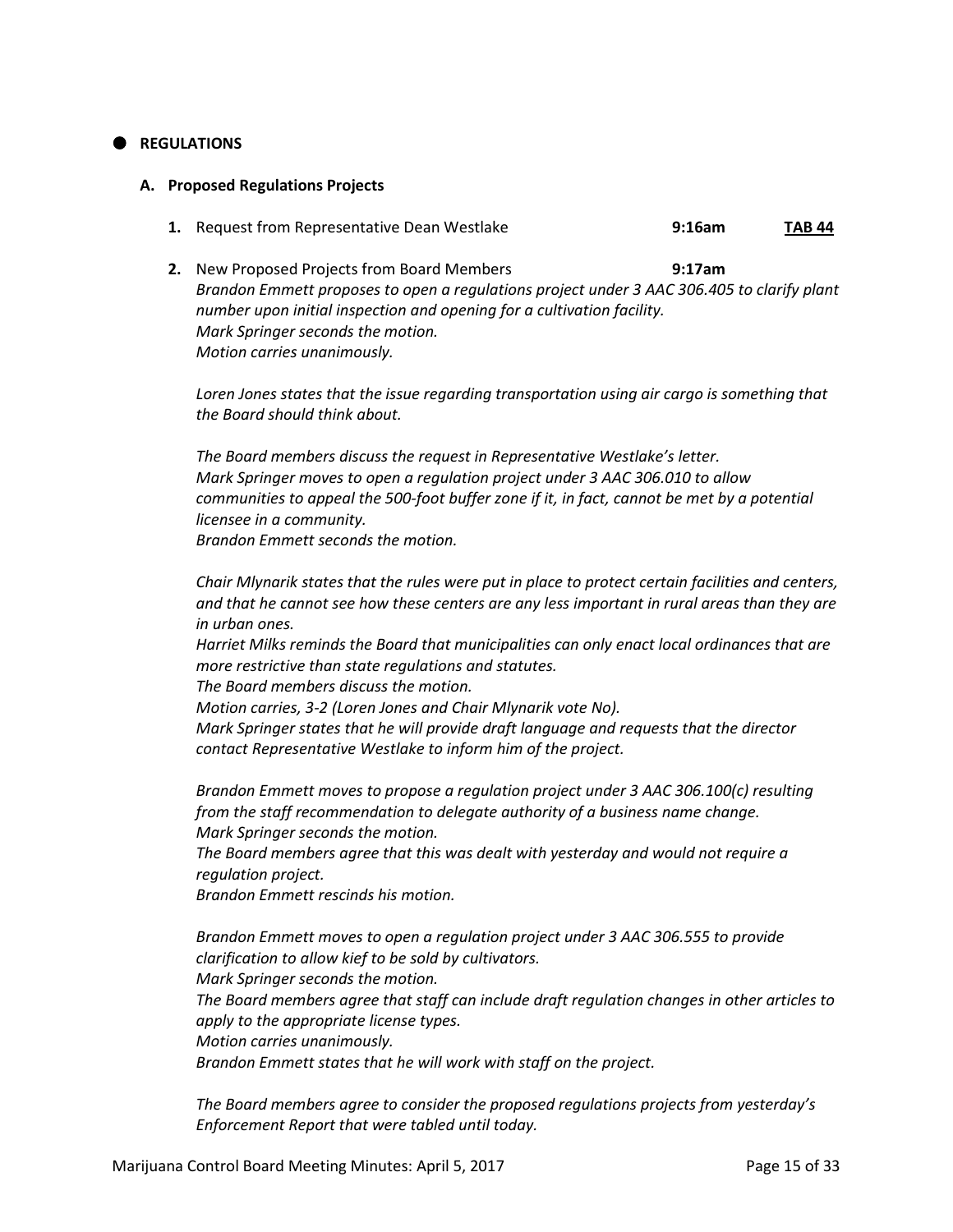*Chief Investigator James Hoelscher recommends a regulation project to amend 3 AAC 306.355 to change "may" to "shall" and add "or" at the end of subsection (1).*

*Harriet Milks clarifies that the "or" in subsection (2) means that the entire list is treated as an "or".*

*The Board members state and nod that they agree.*

*James Hoelscher recommends that the Board consider amending 3 AAC 306.805(d) to say that "A marijuana establishment that receives a notice of violation shall respond to the notice…" rather than "may respond", which is how the language is written in alcohol regulations.*

*Harriet Milks agrees that the current language does not require a licensee to respond to a notice of violation. She suggests that the Board could have an advisory opinion or notice on the website, short of going through the process of changing the regulation, that advises licensees that where it says "may respond" in the regulation, the Board really wants to see a response.*

*Harriet Milks clarifies that the advisory opinion could not say that "may" means "shall", only that it would be advising licensees that it would like to receive a response.*

*Mark Springer moves to instruct the director to publish a circular note that in 3 AAC 306.805(d), the Board encourages licensees in receipt of a notice of violation to respond orally or in writing to that notice. Brandon Emmett seconds the motion. Motion carries unanimously.*

*Chair Mlynarik asks if the Board has any interest in changing the language in 3 AAC 306.355 as suggested at the end of James Hoelscher's Enforcement Report. Brandon Emmett states that he thinks that the existing language is fine.*

*Chair Mlynarik states that the Board needs to recess because the phones are not working.*

|           |    | <b>BREAK</b> |                                                                                                                             | 10:00am |               |
|-----------|----|--------------|-----------------------------------------------------------------------------------------------------------------------------|---------|---------------|
| $\bullet$ |    |              | <b>MEETING RESUMES</b>                                                                                                      | 10:11am |               |
|           |    |              | No additional discussion or motion regarding the last proposal in the Enforcement Report.                                   |         |               |
|           | В. |              | <b>Effect on Restriction of Sale (if Opt-out by Ordinance)</b>                                                              | 10:12am |               |
|           |    | 1.           | Draft (No New Public Comments Received)                                                                                     |         | <b>TAB 45</b> |
|           |    |              | Mark Springer moves to adopt 3 AAC 306.250 as amended.<br>Brandon Emmett seconds the motion.<br>Motion carries unanimously. |         |               |
|           | C. |              | <b>Food Safety Permit</b>                                                                                                   | 10:13am |               |
|           |    | 1.           | Draft; New Public Comment Received                                                                                          |         | TAB 46        |
|           |    |              |                                                                                                                             |         |               |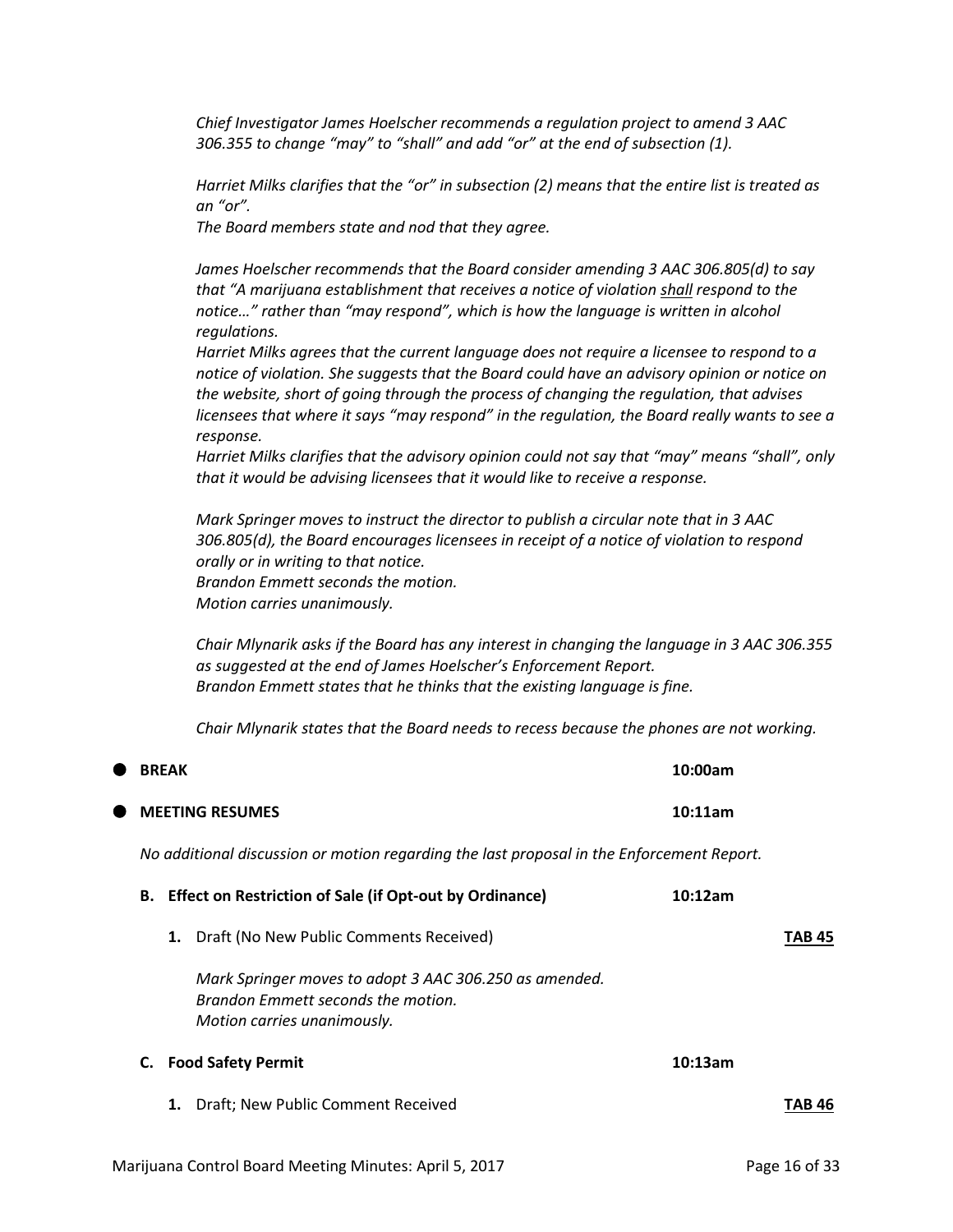|             |    | Mark Springer moves to adopt 3 AAC 306.315 and 3 AAC 306.520 as amended.<br>Brandon Emmett seconds the motion.<br>Motion carries unanimously. |               |
|-------------|----|-----------------------------------------------------------------------------------------------------------------------------------------------|---------------|
|             |    | D. Ownership Change Requirements                                                                                                              | 10:14am       |
|             | 1. | Draft (No New Public Comments Received)                                                                                                       | <b>TAB 47</b> |
|             |    | Mark Springer moves to adopt 3 AAC 306.040 and 3 AAC 306.100 as amended.<br>Brandon Emmett seconds the motion.<br>Motion carries unanimously. |               |
| Е.          |    | <b>Retail Marijuana Store Notice Requirements</b>                                                                                             | 10:14am       |
|             | 1. | Draft; New Public Comment Received                                                                                                            | TAB 48        |
|             |    | Mark Springer moves to adopt new section 3 AAC 306.365.<br>Brandon Emmett seconds the motion.<br>Motion carries unanimously.                  |               |
| F.          |    | <b>Testing Requirements</b>                                                                                                                   | 10:15am       |
|             | 1. | Draft (No New Public Comments Received)                                                                                                       | TAB 49        |
|             |    | Mark Springer moves to adopt 3 AAC 306.645 and 3 AAC 306.660 as amended.<br>Brandon Emmett seconds the motion.<br>Motion carries unanimously. |               |
|             |    | Erika McConnell excuses Sarah Oates from the meeting.                                                                                         | 10:16am       |
| the items.] |    | [NOTE: the following minutes are in agenda order, not the order in which the Board addressed                                                  |               |

## **NEW LIMITED MARIJUANA CULTIVATION FACILITY APPLICATIONS**

| 1. | License #10876:          | <b>Hale Harvest</b>                     | <b>TAB 22</b> |
|----|--------------------------|-----------------------------------------|---------------|
|    | Licensee:                | Joel H Zebill                           |               |
|    | <b>Premises Address:</b> | 18132 Loveall Loop                      |               |
|    |                          | Clam Gulch, AK 99568                    |               |
|    | Local Government:        | Kenai Peninsula Borough                 |               |
|    | For Consideration:       | Conditions pursuant to 3 AAC 306.060(b) |               |

*Mark Springer moves to approve license #10876 with delegation and the Kenai Peninsula Borough conditions. Brandon Emmett seconds the motion.*

*Joel Zebill identifies himself for the record and answers Board questions regarding the application. Board members ask questions about aerial photograph and the existence of his building, the existence of sinks and bathrooms, whether the applicant has children because the*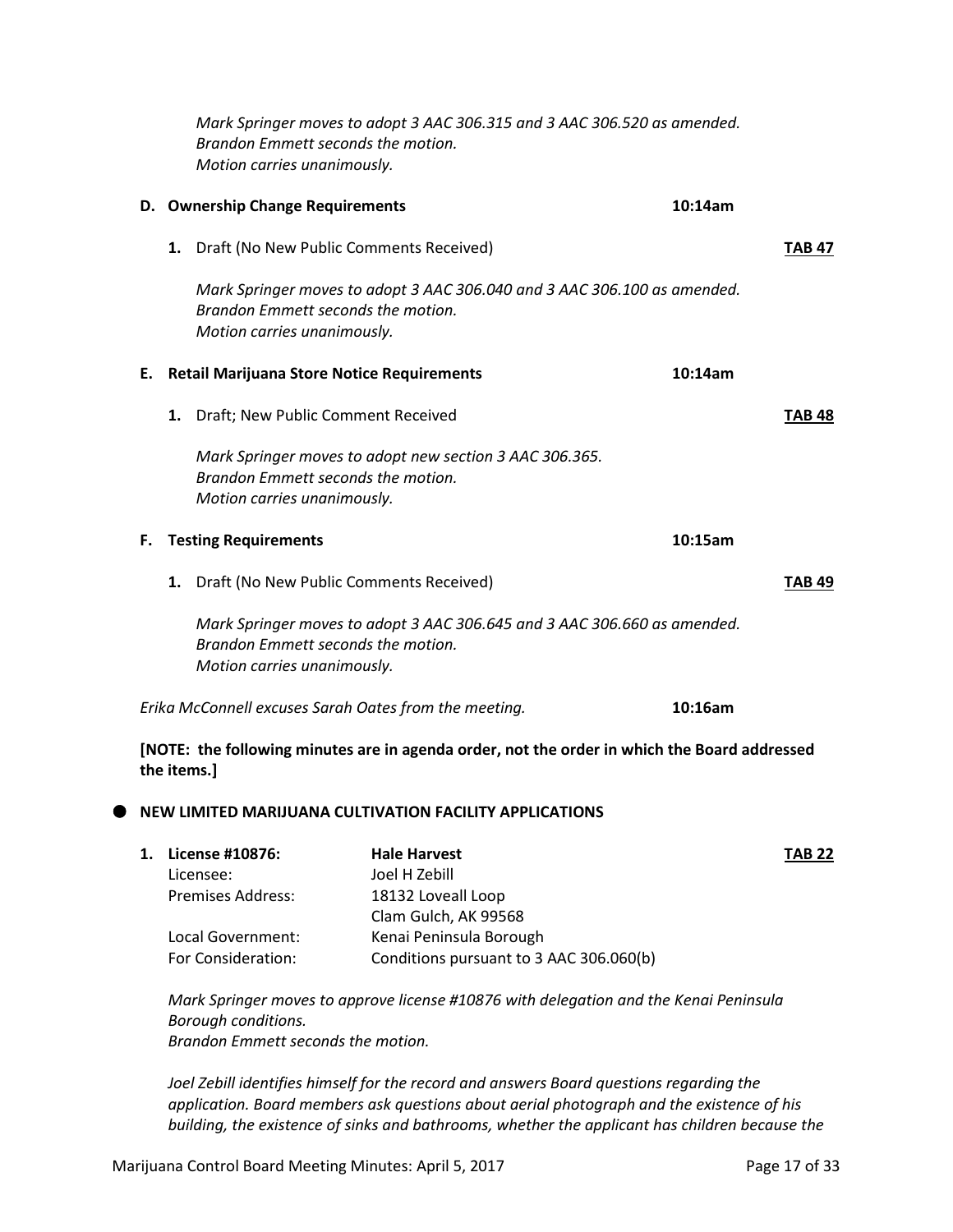*facility is at his home, whether or not he will have a retail store in the future, the security alarm system, and the use of the rooms within the licensed premises.*

*No public testimony received.*

*Motion to approve with delegation and conditions carries unanimously.*

| 2. License #10922:       | Sparkle Farms Alaska      | <b>TAB 23</b> |
|--------------------------|---------------------------|---------------|
| Licensee:                | SFA. LLC                  |               |
| <b>Premises Address:</b> | 218 Kelly Drive           |               |
|                          | Ketchikan, AK 99901       |               |
| Local Government:        | Ketchikan Gateway Borough |               |

*Mark Springer moves to approve license #10922 with delegation. Brandon Emmet seconds the motion.*

*Chris Wilhelm identifies himself for the record and answers Board questions regarding the application. Board members ask questions about a photograph of the licensed premises area and where exactly the licensed premises was located on the photograph. Board members asked where processing would take place, what areas are covered by cameras, and property ownership. The Board noted that the Board does not approve methods of transportation.*

*No public testimony received.*

*Motion to approve with delegation carries unanimously.* 

| 3. License #11519:       | <b>Permafrost Distributors</b>          | <b>TAB 24</b> |
|--------------------------|-----------------------------------------|---------------|
| Licensee:                | Chase R Griffith                        |               |
| <b>Premises Address:</b> | 32630 June Drive                        |               |
|                          | Sterling, AK 99672                      |               |
| Local Government:        | Kenai Peninsula Borough                 |               |
| For Consideration:       | Conditions pursuant to 3 AAC 306.060(b) |               |
|                          |                                         |               |

*Mark Springer moves to approve license #11519 with delegation and the Kenai Peninsula Borough conditions.*

*Brandon Emmet seconds the motion.*

*Chase Griffith identifies himself for the record and answers Board questions regarding the application. Board members ask questions about whether he already has an existing limited cultivation facility license and a retail license. The applicant states that he has an existing approved limited cultivating facility license but does not yet have a retail license. Loren Jones asks about the point of sale system mentioned in his application, which is not appropriate for a cultivation facility license. The applicant mentions using the Bio-Track system for inventory tracking. Board members ask about waste disposal, the location of his other license, camera placement, property ownership and the lease, and plant movement between his two cultivation licenses. Mr. Griffith indicates that he does not want to "move live plants around."*

*No public testimony received.*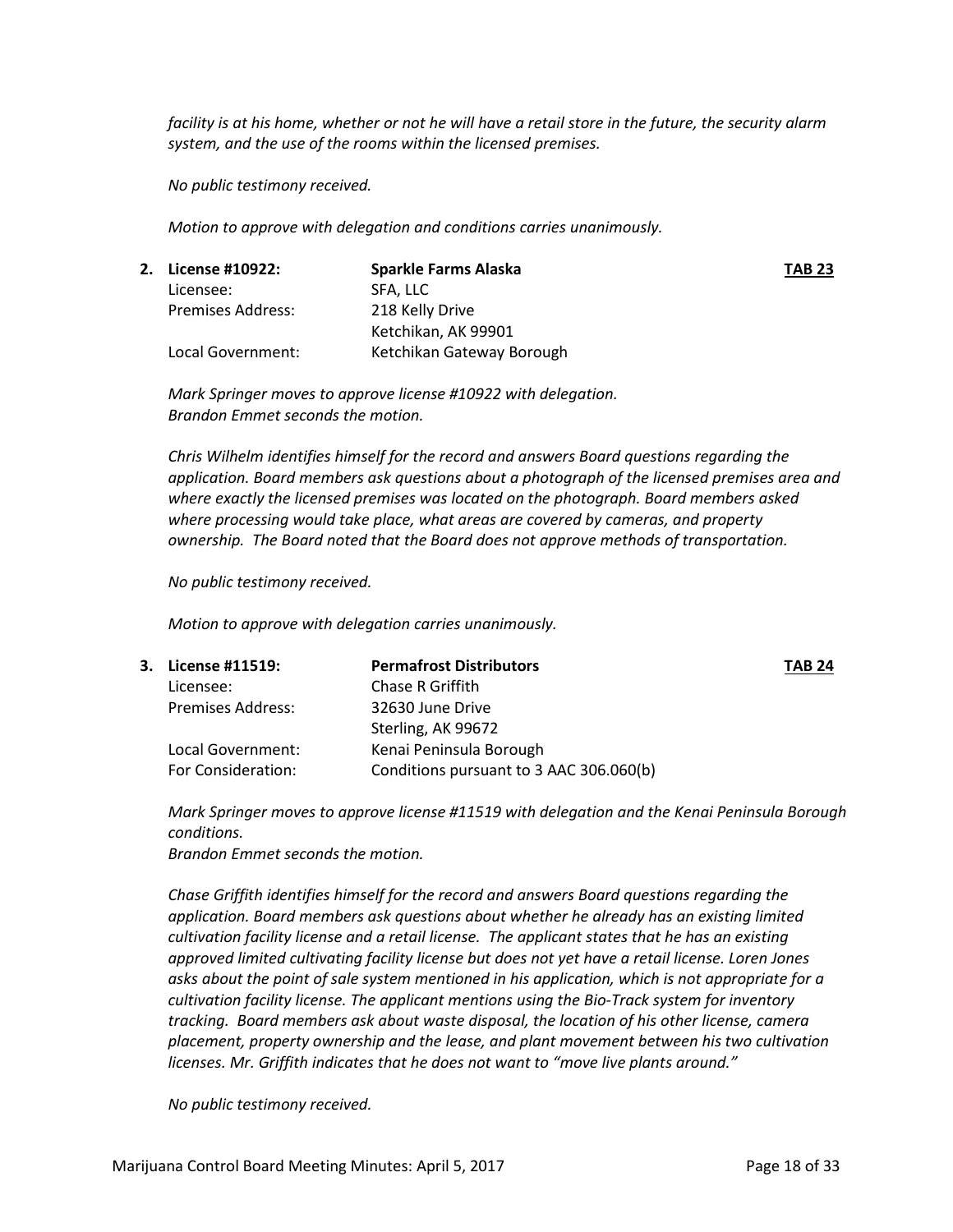*Motion to approve with delegation and conditions carries unanimously.*

#### **NEW RETAIL MARIJUANA STORE APPLICATIONS**

| 1. | License #10057:          | <b>Alaskan Cannabis Outfitters</b>      | <b>TAB 25</b> |
|----|--------------------------|-----------------------------------------|---------------|
|    | Licensee:                | Great White Bear, LLC                   |               |
|    | <b>Premises Address:</b> | 41945 Sterling Highway                  |               |
|    |                          | Homer, AK 99603                         |               |
|    | Local Government:        | Kenai Peninsula Borough                 |               |
|    | For Consideration:       | Conditions pursuant to 3 AAC 306.060(b) |               |

*Mark Springer moves to approve license #10057 with delegation and the Kenai Peninsula Borough conditions.*

*Brandon Emmet seconds the motion.*

*Bill Bear (applicant) and Ian (?) Bear identify themselves for the record and answer Board questions regarding the application. Loren Jones asks a question about the residential apartment on the second floor. The applicant states that nobody will live in the apartment and it will be used for storage. Chair Mlynarik reminds the applicant of the packaging regulations. Mark Springer asks if the applicant has a cultivation license. Loren Jones asks about the location of the ID check and the flow of customers through the facility.*

*No public testimony received.*

*Motion to approve with delegation and conditions carries unanimously.*

| 2. License #10067: | Green Leaf                | <b>TAB 26</b> |
|--------------------|---------------------------|---------------|
| Licensee:          | Green Leaf, Inc.          |               |
| Premises Address:  | 4612 Halibut Point Road   |               |
|                    | Sitka, AK 99835           |               |
| Local Government:  | City and Borough of Sitka |               |

*Mark Springer moves to approve license #10067 with delegation. Brandon Emmet seconds the motion.*

*Aaron Bean (CEO) and Jana Weltzin (counsel) identify themselves for the record and answer Board questions regarding the application. Loren Jones notes the answer regarding how marijuana will be stored, managed, and disposed of is an answer for a cultivation facility, not a retail facility. The Board directs the applicant to provide an answer specific to the retail store. Loren Jones identifies another portion of the application that relates more to a cultivation facility than a retail facility. The applicant responds that he has both a cultivation and a retail facility with operating standards that apply to both. Chair Mlynarik notes that the label does not include the THC content. The applicant is aware that THC content must be on the label. Chair Mlynarik reminds the applicant of the packaging regulations. Loren Jones asks about the premises diagram and the layout of the building. The applicant clarifies that the area labeled "lounge" would be for onsite consumption should it be approved. The Board states that it is not approving onsite consumption at this time. The Board and the applicant discuss the layout of the premises. The Board requires a clearer diagram of the premises, including the stairs and the upstairs area.*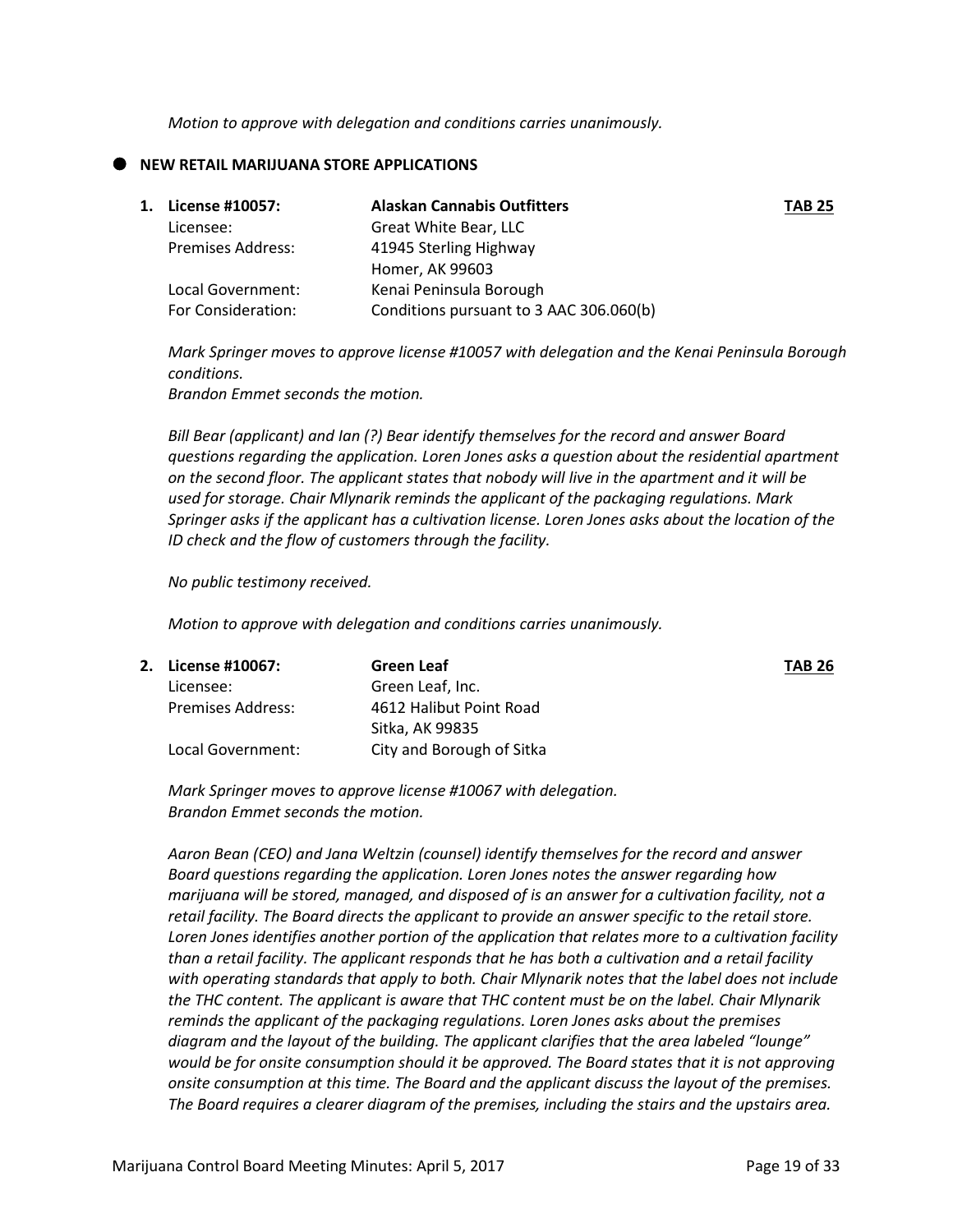*No public testimony received.*

*Motion to approve with delegation carries unanimously.* 

| 3. License #10163: | The 420              | <b>TAB 27</b> |
|--------------------|----------------------|---------------|
| Licensee:          | Susan J Burrell      |               |
| Premises Address:  | 307 N Nordic Drive   |               |
|                    | Petersburg, AK 99833 |               |
| Local Government:  | Petersburg Borough   |               |

*Mark Springer moves to approve license #10163 with delegation. Brandon Emmet seconds the motion.*

*Susan Burrell identifies herself for the record and answers Board questions regarding the application. Loren Jones asks questions about waste disposal and incineration. The applicant states that incineration is not currently available so waste will be composted or sent to the landfill. Board members ask questions about labeling, windows, camera coverage*

*Beth Valentine gave testimony and wanted to know how product would be transported to the applicant's business.*

*Motion to approve with delegation carries unanimously.* 

| 4. License #10200:       | <b>Happy Cannabis</b>                | <b>TAB 28</b> |
|--------------------------|--------------------------------------|---------------|
| Licensee:                | Sarinee Nuamnui & Kelsey J Martinsen |               |
| <b>Premises Address:</b> | 225 South Front Street               |               |
|                          | Wrangell, AK 99929                   |               |
| Local Government:        | City and Borough of Wrangell         |               |

*Mark Springer moves to approve license #10200 with delegation. Brandon Emmet seconds the motion.*

*Kelsey Martinsen identifies himself for the record and answers Board questions regarding the application. Board members ask questions about whether the applicant lives at the location, and whether their sale system integrates with Metrc. The applicant has children under 18.* 

*No public testimony received.*

*Motion to approve with delegation carries unanimously.* 

| 5. License #10273:       | Croy's Enterprises, LLC                 | <b>TAB 29</b> |
|--------------------------|-----------------------------------------|---------------|
| Licensee:                | Croy's Enterprises, LLC                 |               |
| <b>Premises Address:</b> | 36130 Pine Street                       |               |
|                          | Soldotna, AK 99669-8524                 |               |
| Local Government:        | Kenai Peninsula Borough                 |               |
| For Consideration:       | Conditions pursuant to 3 AAC 306.060(b) |               |

*Mark Springer moves to approve license #10273 with delegation and the Kenai Peninsula Borough conditions.*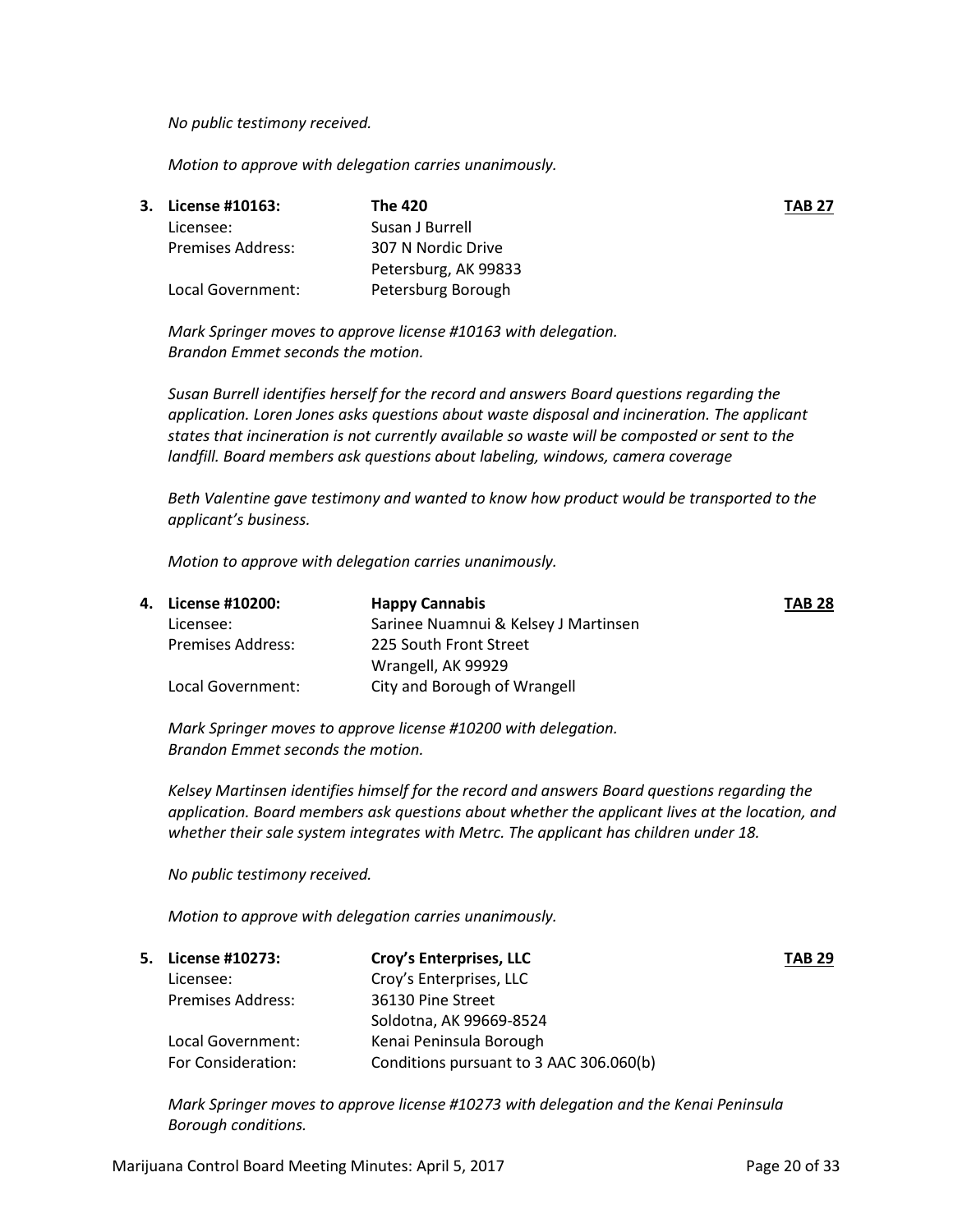*Brandon Emmet seconds the motion.*

*James Harris identifies himself for the record and answers Board questions regarding the application. Board members ask questions about the location of their cultivation license, the pipe shop in the lobby of the retail store, and the security alarm system.*

*No public testimony received.*

*Motion to approve with delegation and conditions carries unanimously.*

| 6. License #10646: | The Green Room AK                    | <b>TAB 30</b> |
|--------------------|--------------------------------------|---------------|
| Licensee:          | Ferguson and Smith Enterprises, Inc. |               |
| Premises Address:  | 610 C Street #A7                     |               |
|                    | Anchorage, AK 99501                  |               |
| Local Government:  | Municipality of Anchorage            |               |

*Mark Springer moves to approve license #10646 with delegation. Brandon Emmet seconds the motion.*

*Adam Ferguson (President), Orlo Smith (Vice President,) and Katherine Ferguson (Secretary/Treasurer) identify themselves for the record and answer Board questions regarding the application. Board members ask questions about whether they have a cultivation license, waste disposal, and packaging requirements.*

*No public testimony received.*

*Motion to approve with delegation carries unanimously.* 

| 7. License #10866:       | <b>AK Frost</b>           | <b>TAB 31</b> |
|--------------------------|---------------------------|---------------|
| Licensee:                | AK Frost, LLC             |               |
| <b>Premises Address:</b> | 5200 A Street, Suite 102  |               |
|                          | Anchorage, AK 99518       |               |
| Local Government:        | Municipality of Anchorage |               |

*Mark Springer moves to approve license #10866 with delegation. Brandon Emmet seconds the motion.*

*Kyle Denton and Dave McConnell identify themselves for the record. Erika McConnell states for the record that she and Dave McConnell are not related. The applicants answer Board questions regarding the application. Board members ask whether they have a cultivation license.*

*No public testimony received.*

*Motion to approve with delegation carries unanimously.* 

| 8. License #10869: | <b>Grass Station 49</b> | <b>TAB 32</b> |
|--------------------|-------------------------|---------------|
| Licensee:          | The Grass Station. LLC  |               |
| Premises Address:  | 1326 Cushman Street     |               |
|                    | Fairbanks, AK 99701     |               |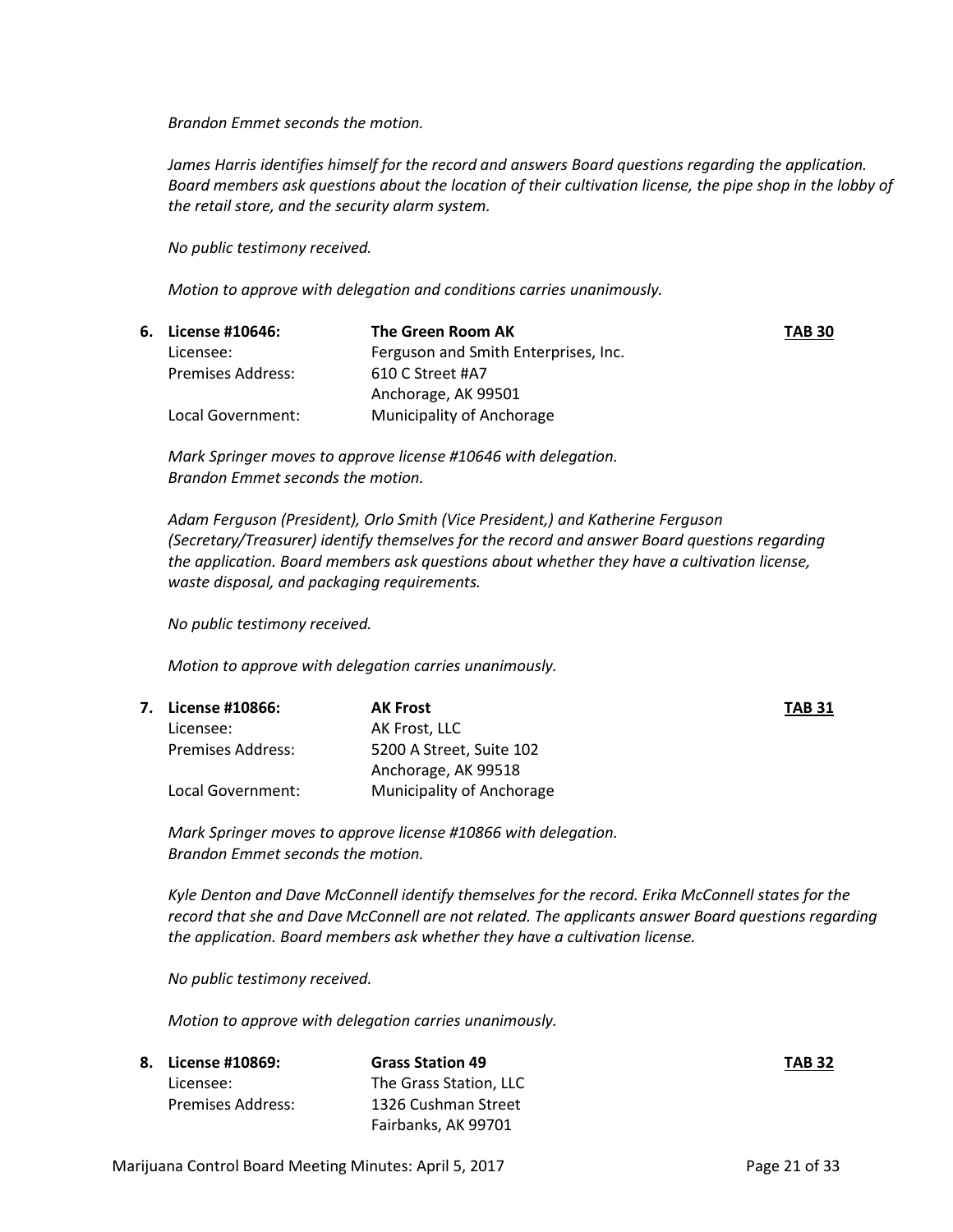Local Government: City of Fairbanks

*Mark Springer moves to approve license #10869 with delegation. Brandon Emmet seconds the motion.*

*Mason Evans and Gary Evans identify themselves for the record and answer Board questions regarding the application. Board members ask questions about preventing employee diversion, procedures to prevent loitering, waste disposal, how sales will take place, packaging and labeling, the licensed premises diagram/restricted access area, and whether they are near the other applicant on Cushman Street discussed yesterday. The applicants state that their license number will be included on their labels.*

*No public testimony received.*

*Motion to approve with delegation carries unanimously.* 

| 9. License #10901: | The High Expedition Company | <b>TAB 33</b> |
|--------------------|-----------------------------|---------------|
| Licensee:          | The High Expedition Company |               |
| Premises Address:  | 13465 E Main Street         |               |
|                    | Talkeetna, AK 99676         |               |
| Local Government:  | Matanuska-Susitna Borough   |               |

*Mark Springer moves to approve license #10901 with delegation. Brandon Emmet seconds the motion.*

*Joseph McAneney and Dan Nelson, partners, and Jana Weltzin (counsel) identify themselves for the record. Mark Springer asks the applicants about their relationship with the community of Talkeetna. Mr. McAneney describes his involvement in the community. Ms. Weltzin distributes a letter to the board members regarding the various objections in the board packet. The applicant notes that they do not need a conditional use permit from the Matanuska-Susitna Borough due to an error in their code—the Borough Assembly voted to give nonconforming status to the establishment.* 

*Brandon Emmett comments on public objections from Mr. Stoltz and others. Nick Miller has attended assembly meetings in the Matanuska-Susitna Borough and has noted that the applicants have attended the meetings and been very clear about their plans. Mark Springer and Joe McAneney discuss heroin needles, the residency of the applicants, and the location of the Salmon Center. Mark Springer asks the applicants about their views on the public objections. Joe McAneney gives his opinion on the public objections and explains why he has not filed lawsuits for slander and defamation. Joe McAneney mentions that they are working with the family of Ray Genet to restore the building's historical character.*

*Steve Bush (phone) states the facility is too close to various community uses including the Catholic church. He mentions that there was vandalism at the airport, and confrontation between Joe McAneney and members of the public in the street.*

*Holly Sheldon Lee (phone) states all the "old timers" have come to her office to send emails to the Board. She has almost 200 signatures of people who are against the facility. She accuses Joe McAneney of making untruthful statements. She mentions the heroin epidemic.*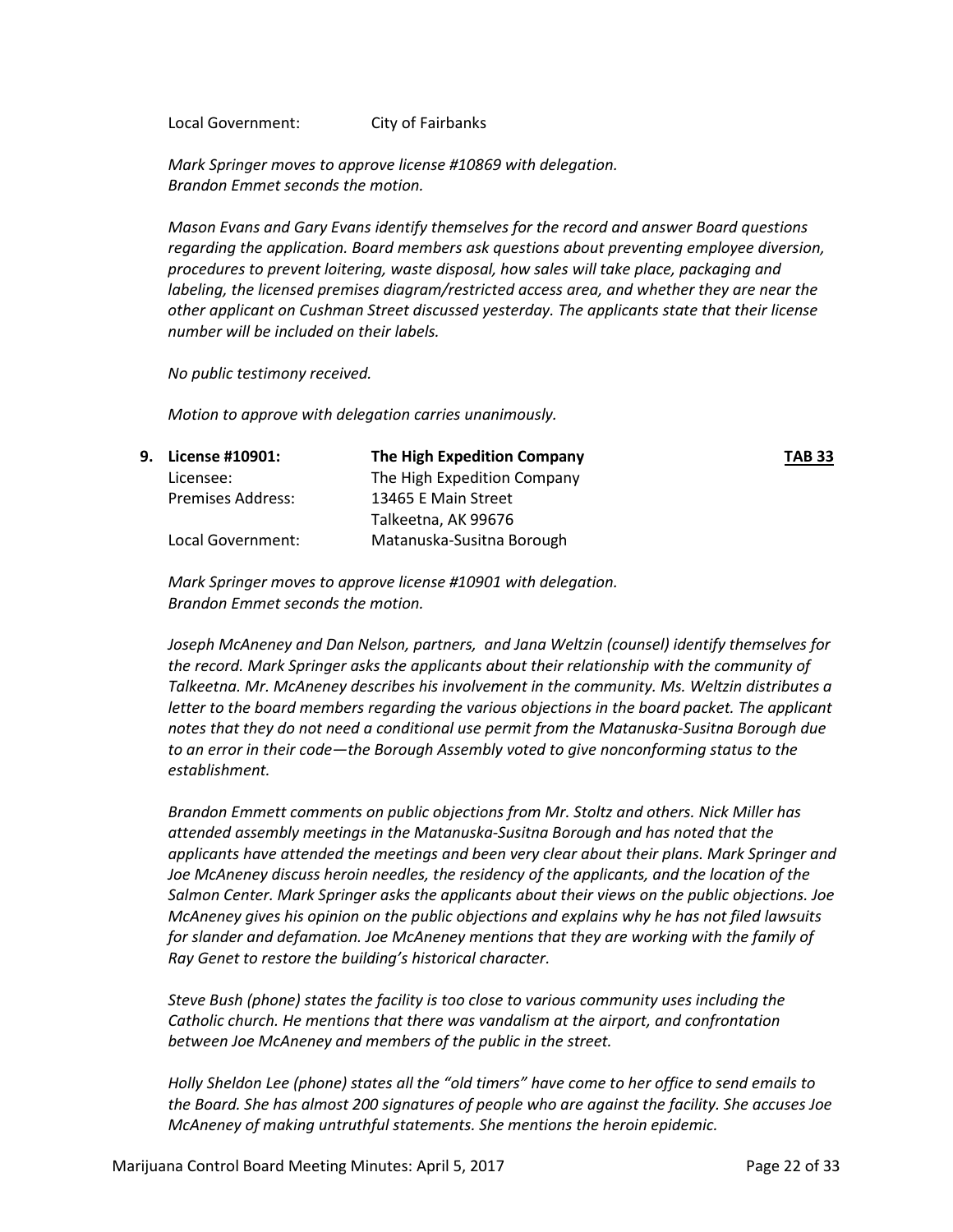*Greg Garris (phone) claims the separation distances are not met. He notices the change in the town atmosphere when he gets to town every few months. He objects to marijuana in downtown Talkeetna.*

*Art Wettanen (phone) is concerned about the effects of drugs on today's youth and speaks against the application.*

*Beth Valentine (phone) objects and states that she was unaware that the Assembly was going to grandfather in facility. She states that the deadlines for comments were not clear. She states that the separation distance from certain facilities is less than 500 feet.*

*Stacy Genet (phone) is part of the Ray Genet family and supports the application. She has received lots of support and states that Joe and Dan have been slandered.*

*Mike Stoltz (phone) notes that the Mat-Su Borough Assembly does not have to respond to the community council. He states that Talkeetna has no police and that causes community problems.*

*Christopher Rauchenstien (phone) opposes the application.*

*Donnie Wilson (phone) appreciates some of the community residents for supporting Talkeetna's historical character.*

*Forest Genet (phone) supports a regulated marijuana shop and has confidence in the applicants.*

*Gary Etherton (phone) states there is a drug problem in Talkeetna but it is not mainstream. He states that "real Alaska" is being replaced with a drug community that will hurt tourists.*

*Kerby Coman (phone) supports the application.*

*John Bender lives just outside of Talkeetna and is not concerned, as a parent, about the application. He supports a regulated facility and is more concerned about the negative impacts of the many alcohol establishments in Talkeetna.*

*Lee Babel does not live in Talkeetna and holds a cultivator license on the Kenai Peninsula. He encourages the Board to make a decision based on the regulations.*

*Robert Sheldon splits his time between Talkeetna and Anchorage. His family controls nearly 20 percent of the commercial main street frontage in Talkeetna. He has found his neighbors on main street do not object to the application. He feels that any legal business has a right to operate.* 

*Brandon Emmett comments that the issue sounds more like localism and concerns about change rather than a problem with marijuana. He sees no reason to oppose the application.*

*Mark Springer asks the staff whether the grandfathering was a lesser standard than the Board's regulations. Harriet Milks states that it sounds like the grandfathering related to the conditional use rather than the separation distances. Jana Weltzin confirms that the grandfathering was about the conditional use.*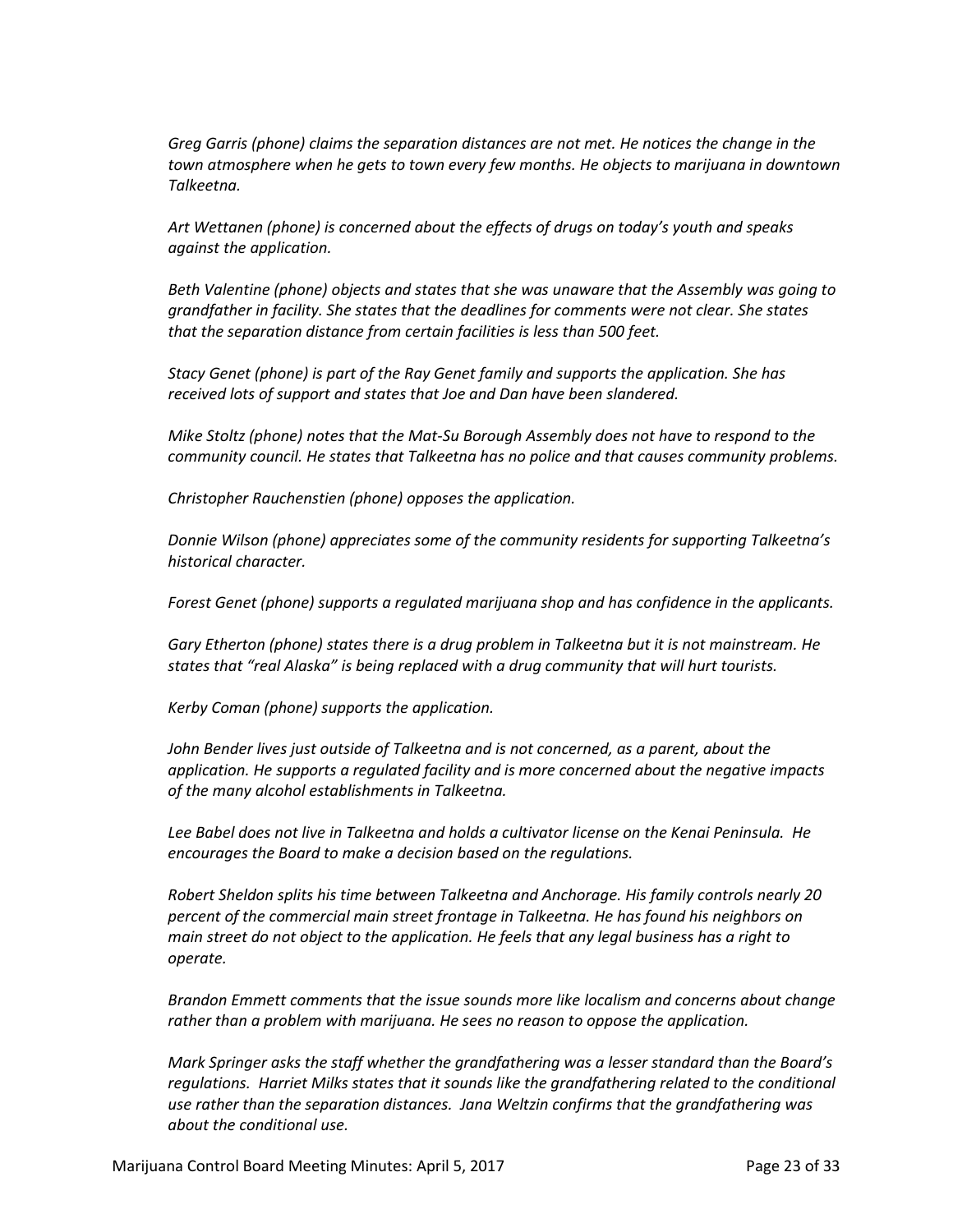*Mr. Springer asks if the staff has measured the separation distances. Erika McConnell states that the staff has not. Generally the staff relies on the local governments to check separation distances, but occasionally staff does verify them. Harriet Milks confirms.*

*Chair Mlynarik states that the Board has the option to hold a public hearing. He notes there has been a great deal of comment on this application and proposes the Board hold a public hearing.*

*Nick Miller states that the borough has measured the distances. The conditional use process, which this application was exempt from, does not reduce the state's minimum distances. He evaluates whether the application meets the regulations. Chair Mlynarik notes that one evaluation criteria is whether the license is in the public interest. He notes that there has been more opposition on this application than any other he has seen.*

*Joe McAneney states that it seems much of the opposition is about him personally and that it seems arbitrary and capricious. He asks what the Board is hearing that is not arbitrary and capricious. He notes a letter of support from the community council and that the Mat-Su Borough did not protest. Dan Nelson comments that the borough measures well. Jana Weltzin states that the AMCO website provides direction on how to submit an objection and asserts that none of the objections were filed within the time limit for objections.*

*Mark Springer asks whether the proposed premises is within 500 feet of a school grounds, a recreation or youth center, a building in which religious services are regularly conducted, or a correctional facility. Joe McAneney states no. Mark Springer asks how close is a park. Joe McAneney states there is a park across the street. Brandon Emmett discusses his personal experience in the park across the street. There is no playground in the park.*

*Mark Springer asks about the vandalism at the airport. Dan Nelson states that he has never talked to many of the objectors. He states that 99 percent of what the Board has heard is lies. Mr. McAneney denies any involvement in the alleged vandalism.*

*Chair Mlynarik asks whether there is board interest in having a public hearing, which he would support. No board members respond.*

*Motion to approve with delegation carries 3-2 (Chair Mlynarik and Loren Jones vote No).* 

| 10. License #11000:      | <b>Chena Cannabis</b>              | <b>TAB 34</b> |
|--------------------------|------------------------------------|---------------|
| Licensee:                | Arctic Greenery, LLC               |               |
| <b>Premises Address:</b> | 1725 Richardson Highway, Suite 101 |               |
|                          | North Pole, AK 99705               |               |
| Local Government:        | Fairbanks North Star Borough       |               |

*Mark Springer moves to approve license #11000 with delegation. Brandon Emmet seconds the motion.*

*Sherry Gilbert and Brandon Gilbert identify themselves for the record and answer Board questions regarding the application. Board members ask questions about the indication in the MJ-01 that marijuana will be dried and packaged in a designated area of the building and*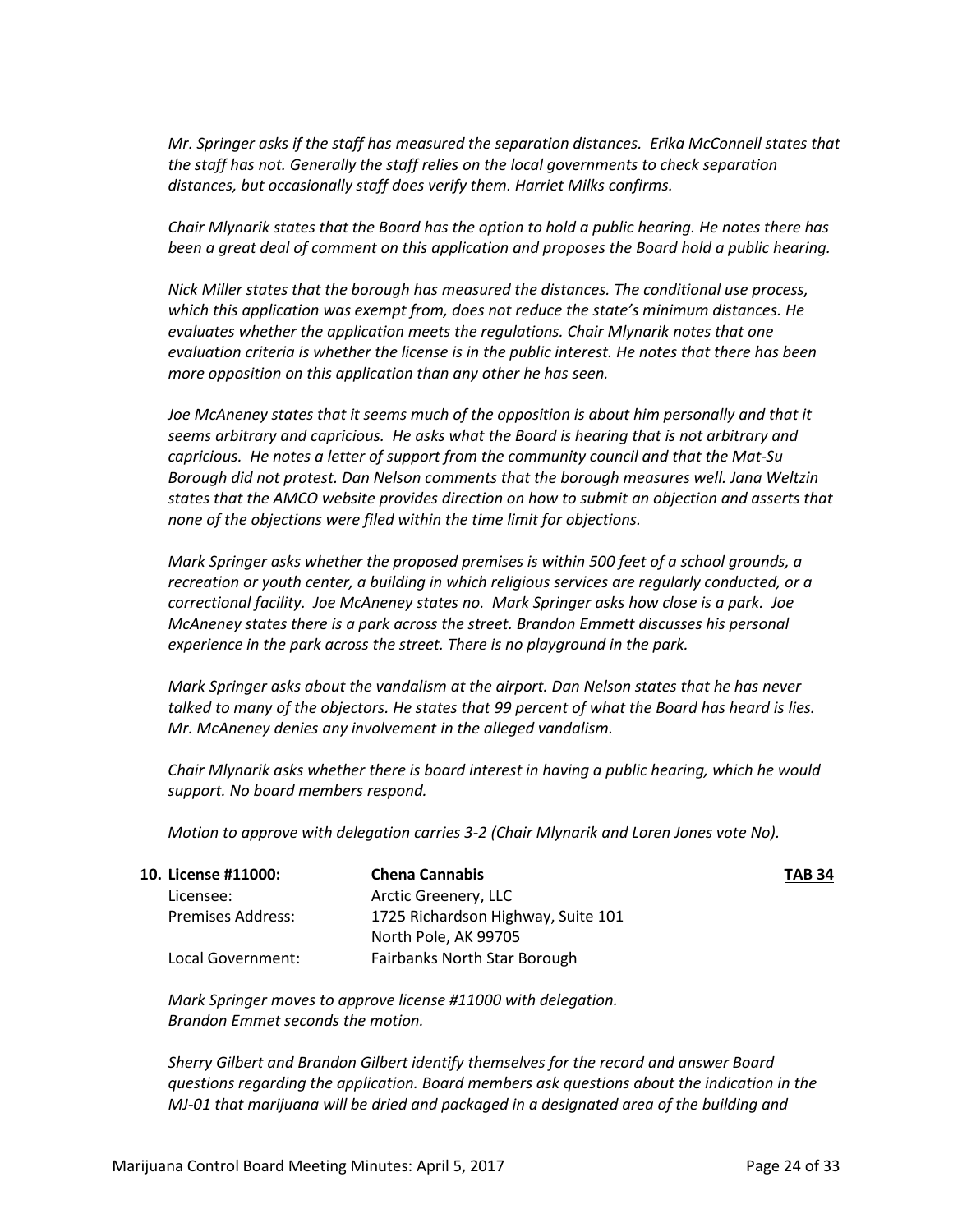*whether that is an activity of their retail license, awareness of labeling requirements, and the available restroom. No public testimony received.*

*Motion to approve with delegation carries unanimously.* 

| 11. License #11031:      | <b>Green Degree</b>                | <b>TAB 35</b> |
|--------------------------|------------------------------------|---------------|
| Licensee:                | Kerby's Corporation                |               |
| <b>Premises Address:</b> | 2301 South Knik-Goose Bay Road #1B |               |
|                          | Wasilla, AK 99654                  |               |
| Local Government:        | Matanuska-Susitna Borough          |               |

*Mark Springer moves to approve license #11031 with delegation. Brandon Emmet seconds the motion.*

*Kerby Coman identifies himself for the record and answers Board questions regarding the application. Board members ask questions about waste, the area of the store that is not part of the licensed premises, training to identify persons under the influence, labeling for the "total estimated amount of THC," and the licensed premises diagrams including the reception area and the stairs. In the reception area which is not part of the licensed premises, the applicant stated he will sell items that are not marijuana or marijuana products, and this area will be open to people under 21. The applicant confirms that all marijuana will be properly tested for potency.*

*Loren Jones notes that some portions of the narrative in the retail store application are about cultivation facilities.*

*No public testimony received.*

*Motion to approve with delegation carries unanimously.* 

| 12. License #11053:<br>Licensee:<br>Premises Address:<br>Local Government: | <b>True Dank</b><br>True Dank, LLC<br>1550 Cushman, Suite A<br>Fairbanks, AK 99701<br>City of Fairbanks | TAB 36 |
|----------------------------------------------------------------------------|---------------------------------------------------------------------------------------------------------|--------|
| Tabled on April 4, 2017.                                                   |                                                                                                         |        |
| 13. License #11140:                                                        | Fat Tops, LLC                                                                                           | TAB 37 |
| Licensee:                                                                  | Fat Tops, LLC                                                                                           |        |
| Premises Address:                                                          | 36380 Murray Lane<br>Soldotna, AK 99669                                                                 |        |
| Local Government:                                                          | Kenai Peninsula Borough                                                                                 |        |

*Mark Springer moves to approve license #11140 with delegation and the Kenai Peninsula Borough conditions. Brandon Emmet seconds the motion.*

For Consideration: Conditions pursuant to 3 AAC 306.060(b)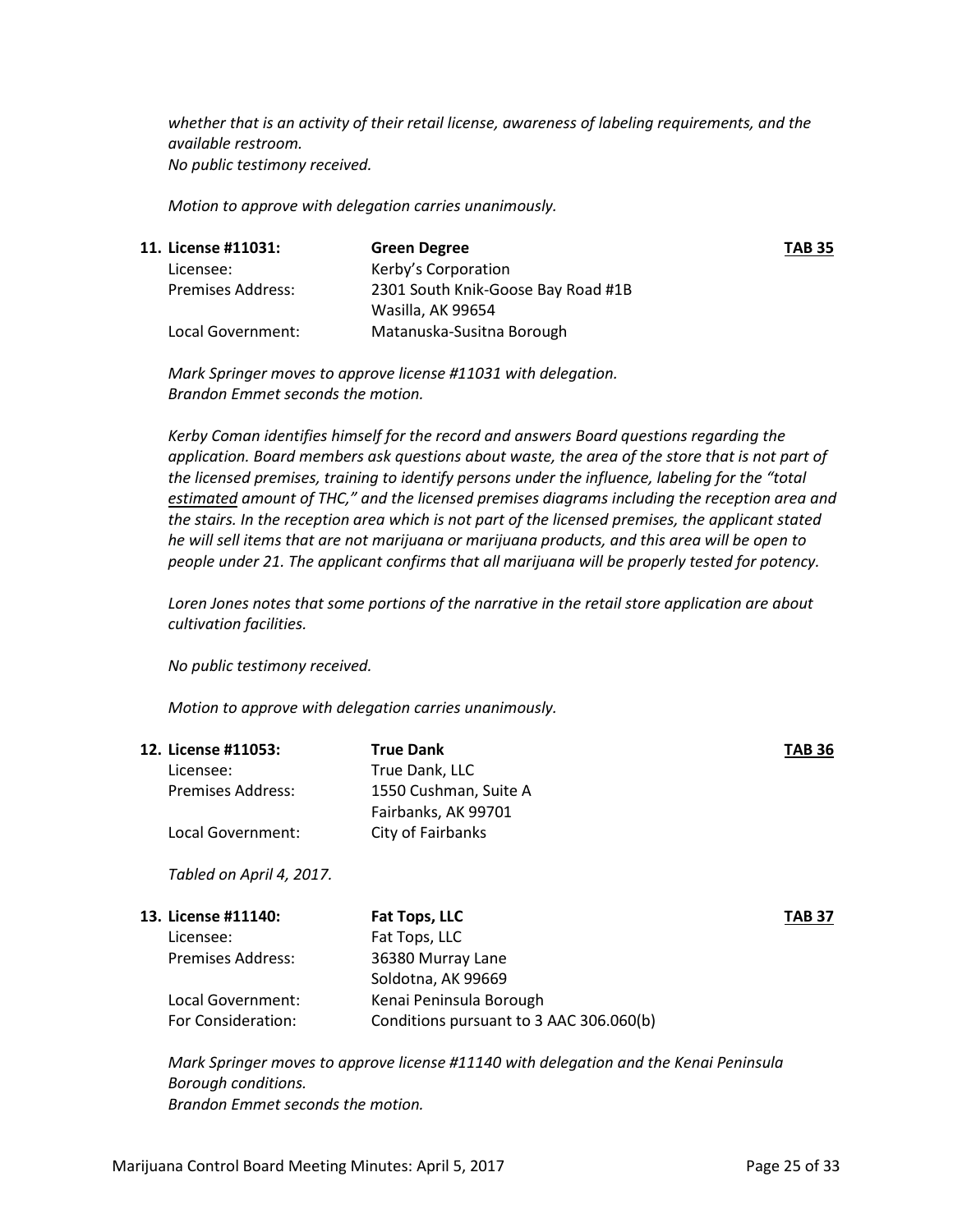*David Parker identifies himself for the record and answers Board questions regarding the application. Board members ask questions about the cultivation facility being referenced in the retail store application, how products will be displayed and separated from the public, packaging and labeling, warning labels that are not verbatim, and checking of IDs. The applicant states he will have verbatim warning labels.* 

*No public testimony received.*

*Motion to approve with delegation and conditions carries unanimously.*

| 14. License #11382:      | <b>Denali's Cannabis Cache, LLC</b>        | <b>TAB 38</b> |
|--------------------------|--------------------------------------------|---------------|
| Licensee:                | Denali's Cannabis Cache, LLC               |               |
| <b>Premises Address:</b> | M.M. 238.9 George Parks Highway, Suite 420 |               |
|                          | Denali National Park, AK 99755             |               |
| Local Government:        | Denali Borough                             |               |

*Mark Springer moves to approve license #11382 with delegation. Brandon Emmet seconds the motion.*

*Kevin Schwan, owner, and Jason Brandeis, counsel, identify themselves for the record and answer Board questions regarding the application. Board members ask questions about whether or not the location is within Denali National Park, how liquid waste will be disposed of, and awareness of labeling requirements. The applicant states the premises is not within the national park.*

*No public testimony received.*

*Motion to approve with delegation carries unanimously.* 

| 15. License #11411:      | Denali Dispensaries, LLC     | <b>TAB 39</b> |
|--------------------------|------------------------------|---------------|
| Licensee:                | Denali Dispensaries, LLC     |               |
| <b>Premises Address:</b> | 225 E 5 <sup>th</sup> Avenue |               |
|                          | Anchorage, AK 99501          |               |
| Local Government:        | Municipality of Anchorage    |               |

*Mark Springer moves to approve license #11411 with delegation. Brandon Emmet seconds the motion.*

*Bradley Bartlett, president, and Branden Bartlett, operations manager, identify themselves for the record and answer Board questions regarding the application. Board members ask questions about continuous video monitoring, the timing of the arming of the alarm system, camera coverage, awareness of labeling requirements, and whether or not there is a kitchen. The applicant states that the alarm system will be armed whenever the store is closed and that there is no kitchen.*

*No public testimony received.*

*Motion to approve with delegation carries unanimously.*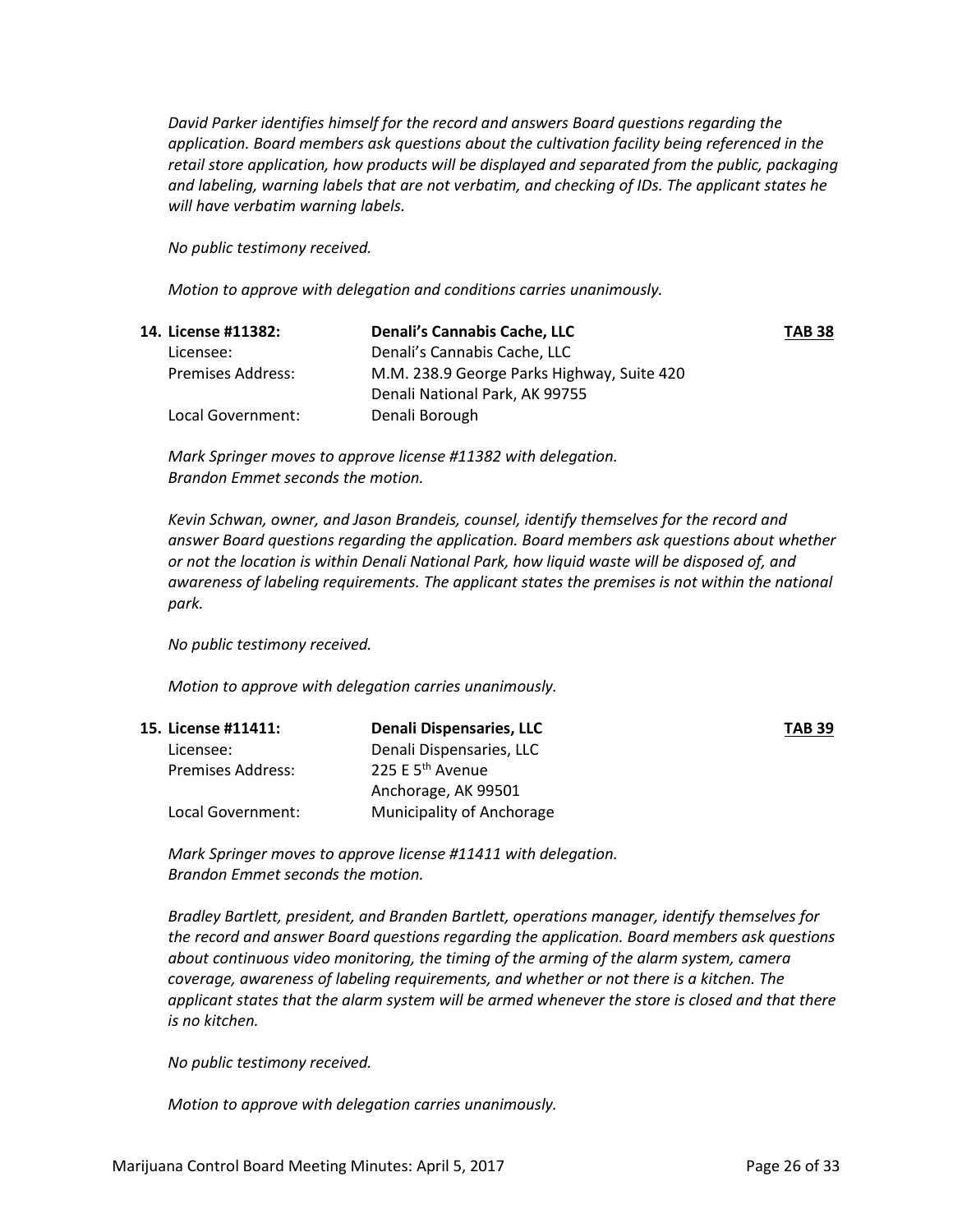| 16. License #11509:      | <b>Permafrost Distributors</b>          | <b>TAB 40</b> |
|--------------------------|-----------------------------------------|---------------|
| Licensee:                | Chase R Griffith                        |               |
| <b>Premises Address:</b> | 32630 June Drive                        |               |
|                          | Sterling, AK 99672                      |               |
| Local Government:        | Kenai Peninsula Borough                 |               |
| For Consideration:       | Conditions pursuant to 3 AAC 306.060(b) |               |

*Mark Springer moves to approve license #11509 with delegation and the Kenai Peninsula Borough conditions. Brandon Emmet seconds the motion.*

*Chase Griffith identifies himself for the record and answers Board questions regarding the application. Board members ask questions about security alerts when the business is closed, camera coverage, training to identify persons under the influence, preventing customer access to products before the sale, packaging and labeling, and the size of the font on the label.*

*No public testimony received.*

*Motion to approve with delegation and conditions carries unanimously.*

| 17. License #11547:      | <b>CloudBerry Partners</b>       | <b>TAB 41</b> |
|--------------------------|----------------------------------|---------------|
| Licensee:                | Joseph D Shimek; Lily A Shimek   |               |
|                          | Elijah Goodfarm; Sandor Brown    |               |
| <b>Premises Address:</b> | 3307 Spenard Road                |               |
|                          | Anchorage, AK 99503              |               |
| Local Government:        | <b>Municipality of Anchorage</b> |               |

*Mark Springer moves to approve license #11547 with delegation. Brandon Emmet seconds the motion.*

*Elijah Goodfarm and Sandor Brown identify themselves for the record and answer Board questions regarding the application. Board members ask questions about how the actual selling of the product works and how the product is kept secure, awareness of labeling requirements, the logbook that records the names of customers, differences in two narratives relating to visitors, and the reference to "unpackaged" marijuana being sent from a cultivator. The applicant states that they will not keep a log of customer names.*

*No public testimony received.*

*Motion to approve with delegation carries unanimously.*

## **NEW MARIJUANA PRODUCT MANUFACTURING FACILITY APPLICATIONS**

| 1. | License #10856:          | <b>Raspberry Roots</b>        | <b>TAB 42</b> |
|----|--------------------------|-------------------------------|---------------|
|    | Licensee:                | Raspberry Roots, LLC          |               |
|    | <b>Premises Address:</b> | 501 Raspberry Road, Suite 102 |               |
|    |                          | Anchorage, AK 99501           |               |
|    | Local Government:        | Municipality of Anchorage     |               |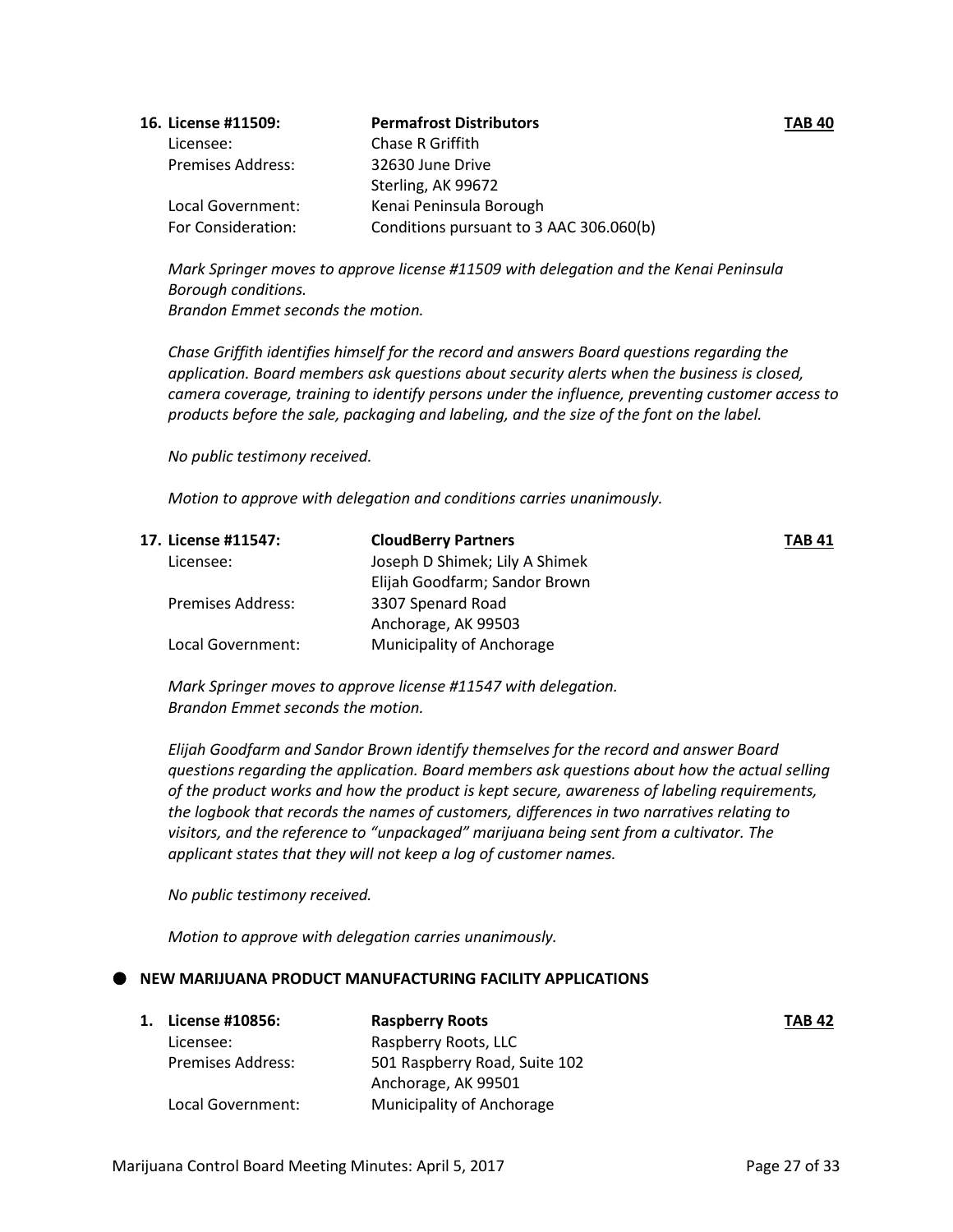*Brandon Emmett recuses himself because the licensee is a founding member of the Alaska Marijuana Industry Association Board.*

*Mark Springer moves to approve license #10856 with delegation but reserves the right to address the specific products individually. Nick Miller seconds the motion.*

*Kim Kole (applicant) and Jana Weltzin (attorney) are present to answer Board questions regarding the application.* 

*Loren Jones asks about packaging, reminding everyone of yesterday's packaging discussion. He notes that the manufacturing regulations do not require that a manufacturing facility's packaging must be child-resistant. He also notes that this licensee's products are not in childresistant packaging. He notes that a retail store would then be responsible for packaging the product in child-resistant packaging. He suggests that the applicant inform any retail stores who purchase their products that the retailer will be responsible for the child-resistant packaging.*

*Loren Jones notes that on most or all of the products, the label is an example label repeated for each product and does not list the actual ingredients of the product. Mark Springer raises a concern that some of the edibles are getting close to similarity with Snow Caps and Altoids. The applicant clarifies that nothing would be packaged in Altoid boxes.*

*Mark Springer moves to approve Canamo Capsules. Nick Miller seconds. No discussion. Motion to approve carries unanimously (4-0).*

*Mark Springer moves to approve Canamo Shatter. Nick Miller seconds. No discussion. Motion to approve carries unanimously (4-0).*

*Mark Springer moves to approve Canamo Crumble. Nick Miller seconds. Loren Jones notes that the application states that the product will be placed in an exit bag before leaving the licensed facility retail area. Motion to approve carries unanimously (4-0).*

*Mark Springer moves to approve Canamo Kief. Nick Miller seconds.*

*Loren Jones asks if the kief will be specifically purchased from a cultivator or will the applicant collect the kief from purchased bud/flower. Ms. Weltzin responds the applicant will use both methods to obtain kief. Loren Jones notes that the Board has opened a regulations project to address how kief is isolated and who may isolate it and sell it. Ms. McConnell states that her understanding is that kief that falls from bud/flower during the trimming process/shaker machines may be sold to a product manufacturer, but a product manufacturer may also isolate the kief from flower/bud that it purchases. The tax on kief was discussed but the decision lies with the Department of Revenue.* 

*Loren Jones points out an unfinished sentence in the Packaging Description section.*

Marijuana Control Board Meeting Minutes: April 5, 2017 **Page 28 of 33**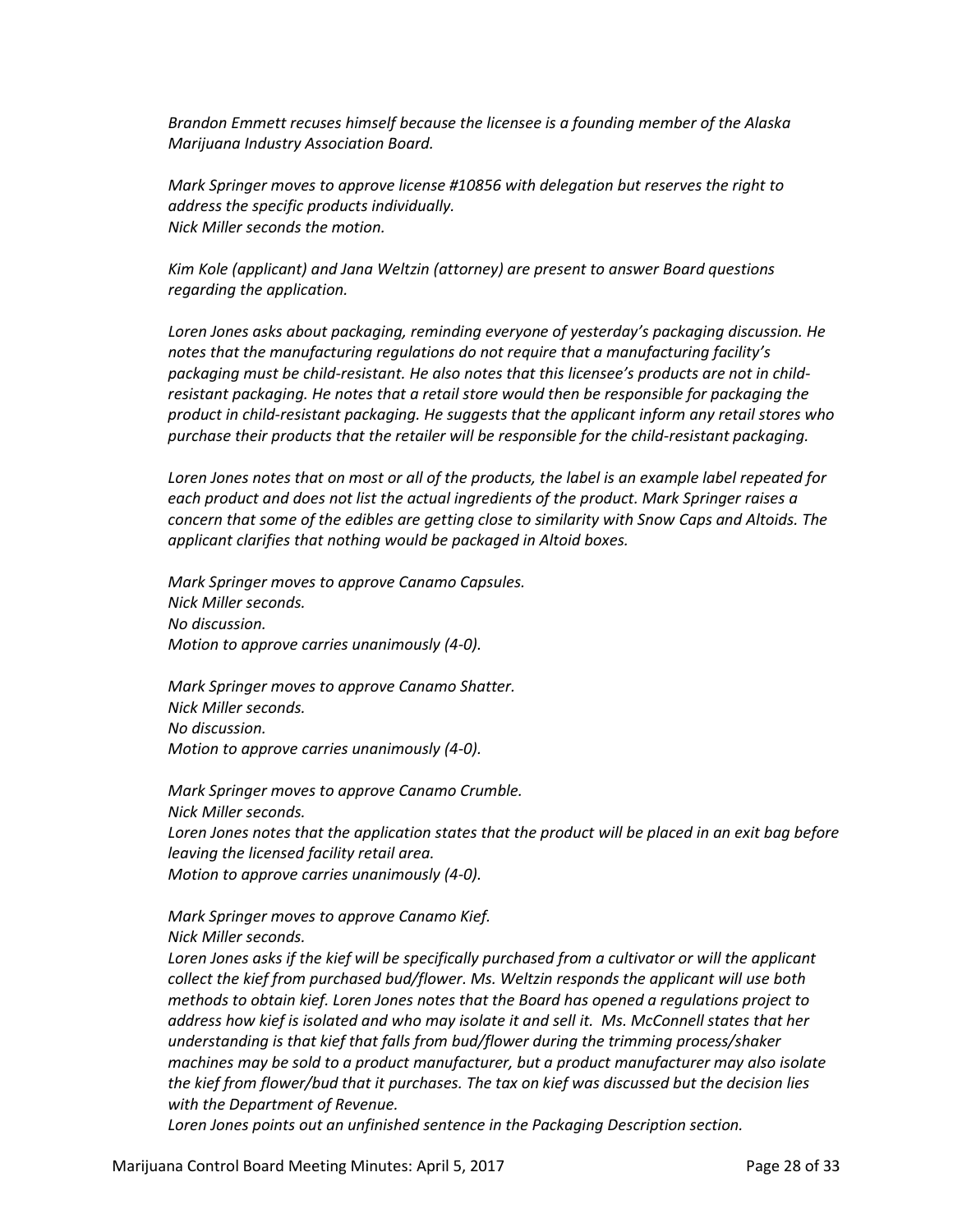*Motion to approve carries unanimously (4-0).*

*Mark Springer moves to approve Canamo Sugar Wax. Nick Miller seconds. Loren Jones finds the missing end of the sentence from the previous product. Motion to approve carries unanimously (4-0).*

*Mark Springer moves to approve Canamo Budder. Nick Miller seconds. Loren Jones notes that the packaging is not child-resistant or opaque. Chair Mlynarik notes that it might be good to put on the website that the retailers must ensure compliance with the packaging regulations as the manufacturers are not required to. Motion to approve carries unanimously (4-0).*

*Mark Springer moves to approve CRUX Vape cartridges. Nick Miller seconds.*

*Loren Jones wonders how the cardboard case box can be made tamper-proof. Ms. Kole states that a type of tape may be placed on the cardboard to indicate whether or not is has been opened. The tape does not make the box child-proof. Ms. Kole states that she will make the boxes tamper-proof before it leaves her manufacturing facility.*

*Chair Mlynarik asks what the oil will be "cut with" as stated in the Product Description section. He raises a concern with each cartridge having 200mg of THC. The Board and the applicant discuss how much THC may be in each product that is not an edible. Motion to approve carries unanimously (4-0).*

*Mark Springer moves to approve Northern Delights Ganja Gummies. Nick Miller seconds.*

*The Board directs the applicant to make the colors of the product more muted and delegates approval of the color changes to the Director.*

*Motion to approve carries unanimously (4-0).*

*Mark Springer moves to approve Northern Delights Snow Caps. Nick Miller seconds.*

*The Board discusses the appeal of Altoids to children. The Board directs the applicant to mute the colors and ensure the package does not resemble an Altoid container. Motion to approve carries unanimously (4-0).*

*Mark Springer moves to approve Northern Delights Marijuana Cookies. Nick Miller seconds. The Board asks some clarifying questions. Motion to approve carries unanimously (4-0).*

*Mark Springer moves to approve Northern Delights Bud Brownies. Nick Miller seconds. The Board asks some clarifying questions. Motion to approve carries unanimously (4-0).*

*Mark Springer moves to approve Cannabis Topical Oil. Nick Miller seconds.*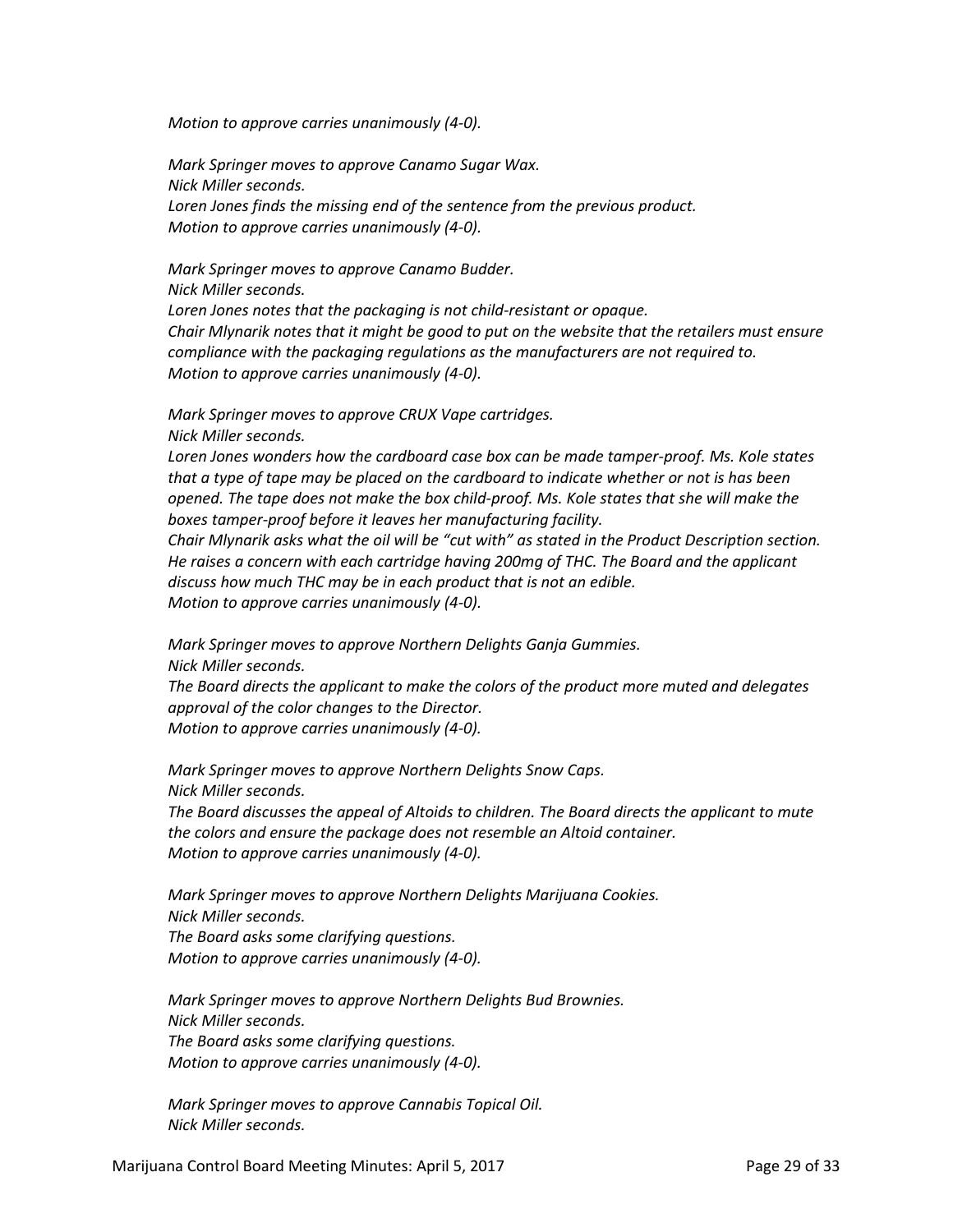*The Board and the applicant discuss whether someone who has applied marijuana oils to their skin could pass a drug test. Only anecdotal information is shared.*

*Loren Jones notes that the product is not intended to be sold to consumers, but was unsure of the packaging rules for selling to another licensee. The applicant identifies which other products will be made using Cannabis Topical Oil.*

*Loren Jones notes that the sample label does not match the Packaging Description. Motion to approve carries unanimously (4-0).*

*Mark Springer moves to approve Twisted Tundra Canna Ease. Nick Miller seconds.*

*The Board directs that the label should contain a statement, "Not for Oral Consumption." Motion to approve carries unanimously (4-0).*

*Mark Springer moves to approve Twisted Tundra Canna Smooth Lip Balm. Nick Miller seconds.*

*Mark Springer asks how such a small tube will be labeled. The Board agrees that the required warnings may be located on a resealable bag in a size that is readable.*

*The Board states that a description of the resealable bag is a part of the delegation for this product.*

*Motion to approve carries unanimously (4-0).*

*Mark Springer moves to approve Canna Moose Turds.*

*Nick Miller seconds.*

*Chair Mlynarik asks how many pieces will be in each bag. The applicant responds that 10 pieces will be in one package.*

*Loren Jones notes that there are two different possible packages: burlap or a tin. Both would be placed inside the mylar bag. A label would be applied to the burlap bag when used. Motion to approve carries unanimously (4-0).*

*Mark Springer moves to approve Canna Ease Bath Soak. Nick Miller seconds.*

*The Board directs that the label should contain a statement, "Not for Oral Consumption." The Board directs that the applicant inform Alaska Poison Control regarding this product, and add a statement on the label that directs people to call poison control if the product is consumed.*

*Motion to approve carries unanimously (4-0).*

*Mark Springer moves to approve Canna Sooth Massage Oil. Nick Miller seconds.*

*Loren Jones notes that a lotion pump container can't be made child-proof and is very similar to products that are regularly found around the home. Loren Jones is concerned about this style of packaging and notes that the Board may need to address this at a later date, if problems arise. Motion to approve carries unanimously (4-0).*

*No public testimony received.*

*Motion to approve with delegation carries unanimously (4-0).*

**2. License #10865: AK Rime TAB 43**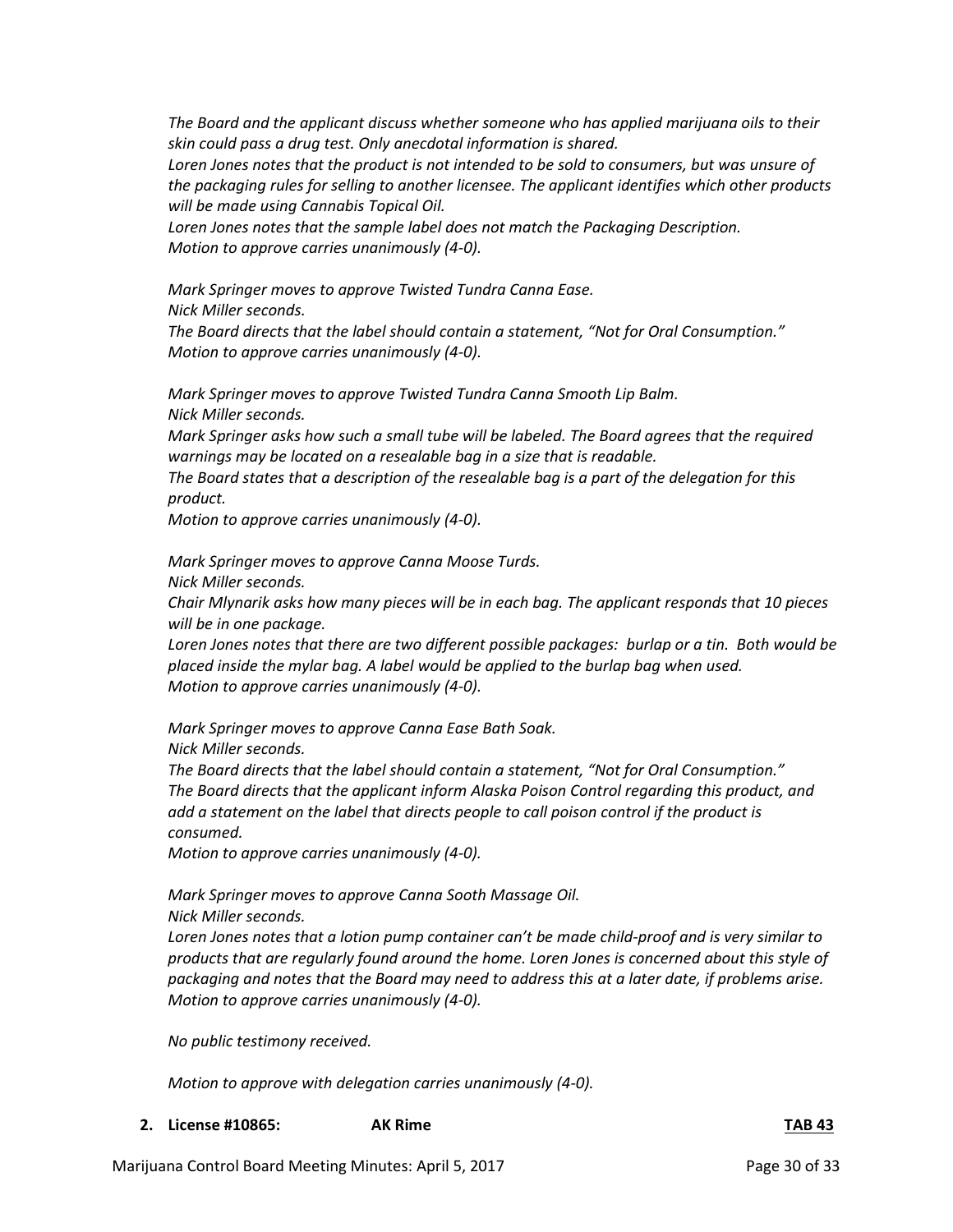| Licensee:                | AK Rime, LLC                     |
|--------------------------|----------------------------------|
| <b>Premises Address:</b> | 5200 A Street, Suite 101         |
|                          | Anchorage, AK 99518              |
| Local Government:        | <b>Municipality of Anchorage</b> |

*Mark Springer moves to approve license #10865 with delegation. Brandon Emmet seconds the motion.*

*Kyle Denton and David McConnell identify themselves for the record. The Board agrees to evaluate each product.*

#### *Mark Springer moves to approve Sap. Brandon Emmett seconds.*

*Loren Jones asks about the amount of Sap and THC in each package—the application states that each package will contain between 0.5 grams and 1 gram of sap with total THC content ranging from 50 to 99 percent. Mr. Emmett states that he thinks the applicant means the product will contain between 50 and 99 percent THC and will be packaged in containers holding between 0.5 and 1 gram. The applicant states the product will contain between 250 and 1,000 milligrams of THC. The Board discusses whether the 50 milligram limit applies. Motion to approve carries, 4-1 (Loren Jones votes No).*

*Mark Springer moves to approve Shatter.*

*Brandon Emmett seconds.*

*Chair Mlynarik asks how many milligrams of THC is in each package. Mr. Emmett states that approximately 5,600 milligrams of THC would be in each 7 gram lot. Motion to approve carries unanimously.*

*Mark Springer moves to approve Sap Caps. Brandon Emmett seconds. Mark Springer confirms that these are an edible. Motion to approve carries unanimously.*

*Mark Springer moves to approve Shatter Caps. Brandon Emmett seconds.*

*Mark Springer asks whether the capsules will be put directly into mylar bags. He notes that these capsules could be confused with other types of oil capsules and asks if the applicant has considered packaging in a bottle. Erika McConnell suggests that the board consider what types of packaging changes can be delegated to the director to approve and volunteers to bring delegation suggestions to a later meeting. The Board discusses packaging. The mylar bag is not child-resistant once opened. The Board delegates to the director the authority to approve a packaging change to a bottle for this product. Motion to approve carries unanimously.*

*Mark Springer moves to approve Tincture or Oil. Brandon Emmett seconds. Mark Springer asks if the product is "tincture" or "oil" and notes it is an edible. The applicant states this is an additive to a soda or the like. Motion to approve carries unanimously.*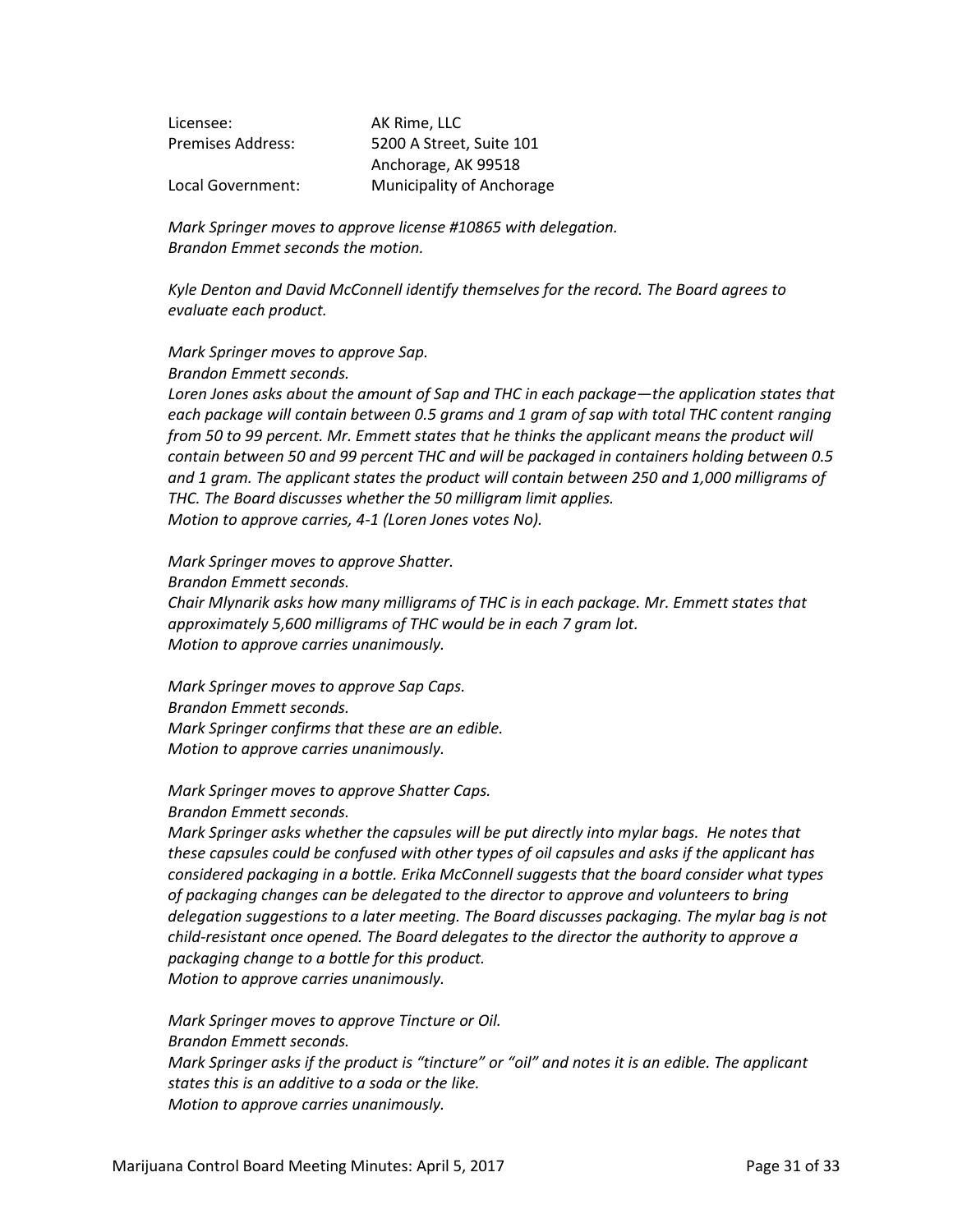*Mark Springer moves to approve Shatter Vape. Brandon Emmett seconds.*

*Chair Mlynarik asks what the ingredients are. The applicant explains the difference between shatter and sap. Loren Jones and the applicant discuss what "one-time use" means and the applicant states that the cartridges are not refillable but that customers may or may not buy a battery.*

*Motion to approve carries, 4-1 (Loren Jones votes No).*

*Mark Springer moves to approve Live Resin.*

*Brandon Emmett seconds.*

*The applicant states that the flower will not be dried and cured before the product is created but may be freeze dried. The Board and the applicant discuss weight and taxes. The product will be in a one-time use cartridge with or without a battery. Chair Mlynarik notes there is no mention of THC amount. The applicant states it will be under 75 percent. The Board notes the language needs to be added.*

*Motion to approve carries, 4-1 (Loren Jones votes No).*

*Motion to approve with delegation carries unanimously.*

## **G. On-site Consumption Endorsement**

| 1. Testimony from the Department of Health and Social Services | <b>TAB 50</b> |
|----------------------------------------------------------------|---------------|
| <b>2.</b> Drafts & Notes from Board Members                    | <b>TAB 51</b> |

## **H. Random Sampling, Sampling for Quality Control, and Waste Disposal**

**1.** Draft **TAB 52**

*Mr. Emmett states that his flight is at 6:00pm and he does not believe he has time to discuss these items. The Board postpones action on the two remaining regulations projects.*

*Erika McConnell states that the NOV meetings are at 9am and 10am on April 13.*

*Mr. Emmett supports a meeting in early May. Chair Mlynarik asks how many applications could be considered at a May meeting. Erika McConnell indicates that at least a dozen applications are likely to be ready for board consideration but it depends on whether applicants submit their materials in a timely manner. She states that the conference room in the Atwood Building is reserved for May 15 and the meeting would be in person. Loren Jones states that he would need to stay over in order to participate in a Juneau Assembly meeting on the phone. The Board agrees to hold a meeting on May 15, 2017.*

*Brandon Emmett thanks the Board for their hard work and welcomes the new director. He looks forward to getting more licensees approved at the May meeting.*

*Loren Jones notes that every citizen has a right to have their opinions made known, and he does not think it is appropriate for members of a public board, such as the Assembly and this board, to ridicule people's opinions. The Board needs to accept people's sincere opinions whether or not the Board agrees with them or believes they are truthful and needs to show some respect for people willing to come forward. He thinks the Board lacked some of that on the Talkeetna issue.*